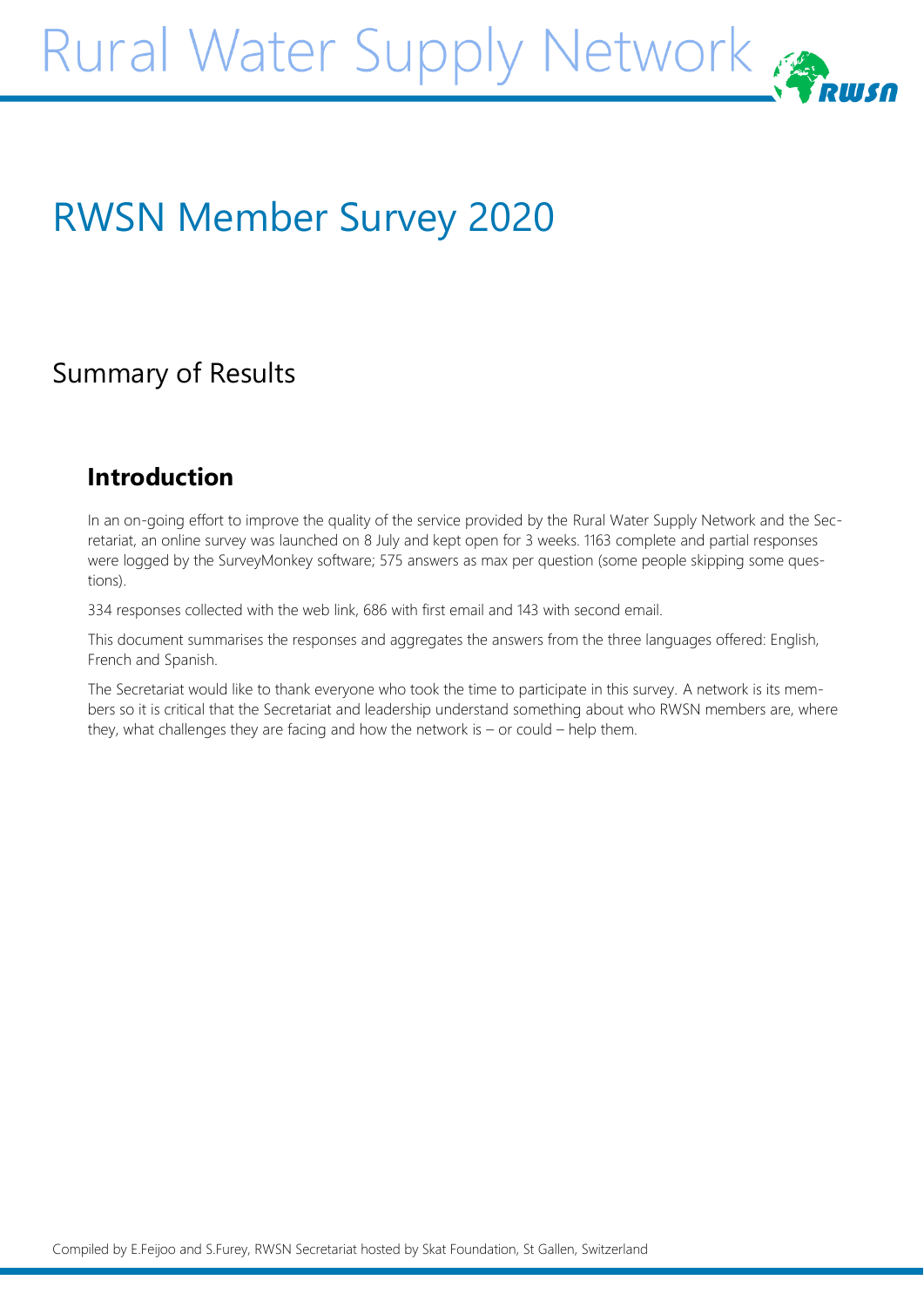

# **Responses:**



# **Which language do you want to this survey to be in?**

| <b>Answer Options</b> | <b>Response Percent</b> | <b>Response Count</b> |  |
|-----------------------|-------------------------|-----------------------|--|
| English               | 72%                     | 842                   |  |
| Français              | 22%                     | 250                   |  |
| Español               | 6%                      |                       |  |
|                       | answered question       | 1163                  |  |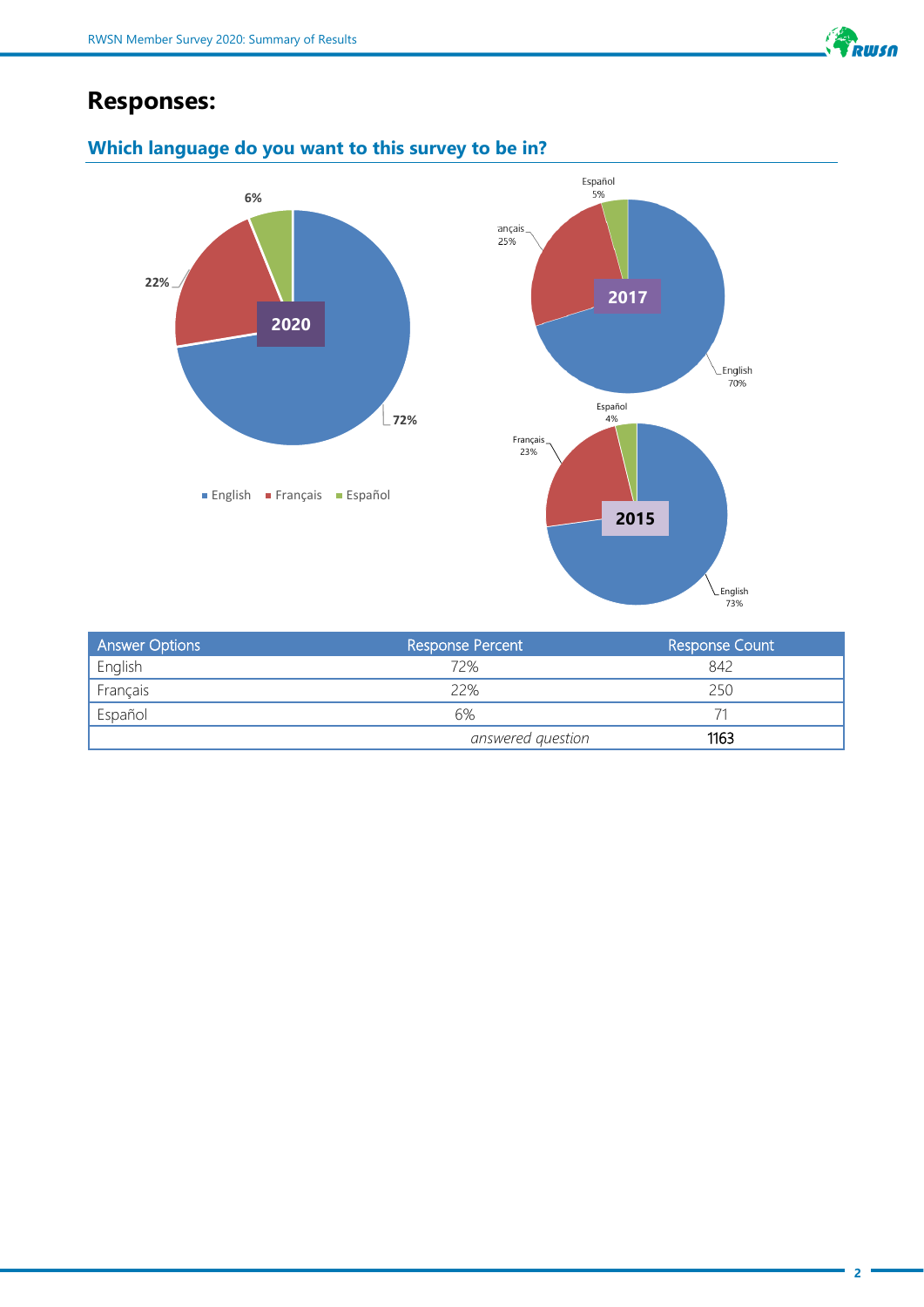

# **What would you say is the main problem that you are currently facing, in relation to rural water supply?**

#### Responses: 537

Answers were analysed and tallied into topics to get a better idea of what types of challenges are the most commonly encountered (Figure 1). As in 2017 and 2015, the most common responses were on sustainability – operation & maintenance, management, financial, environment and lack of funding and information/data. However, a big change is that there were many more responses relating to water scarcity and poor water quality.



#### *Figure 1: What would you say is the main problem that you are currently facing, in relation to rural water supply?*

Selected quotes:

- "Overburdening local water committees with responsibility for the management and maintenance of their water systems, without government support for these functions."
- "The main difficulty in the supply is the management of the water points after they are handed over to the rural communities."
- "Sustainability of service deliver associated with operation and maintenance/due to weak technical, managerial and financial capacity."
- "Ensuring equity and sustainability are the two critical challenges. Both require appropriate financing mechanism to be put in place, so that the sustainability is ensured while reached out to the people who are most marginalized and cannot pay full cost recovery tariff, which is a key to sustainability."
- "Inadequate funding Most rural areas cannot afford to pay for their water projects. So we mainly rely on funding for rural water supply projects. We can only do as much as the funds allow."
- "Failure to update the database at national and regional level".

#### Water Ministry/Operator staff:

*Technical/Environmental Challenges*

- "Quick guidelines to designs of rural water supply schemes that include Spring capped intake, simple gravity scheme for single village SImple technology to locate places for drilling underground water to serve rural community Simple and handy method and apparatus to check water quality at water source Simplified sketches of bore holes, gravity schemes, water tanks and the like" (Tanzania)
- "Using more of ground water source and currently experiencing seasonal well all over " (Sierra Leone)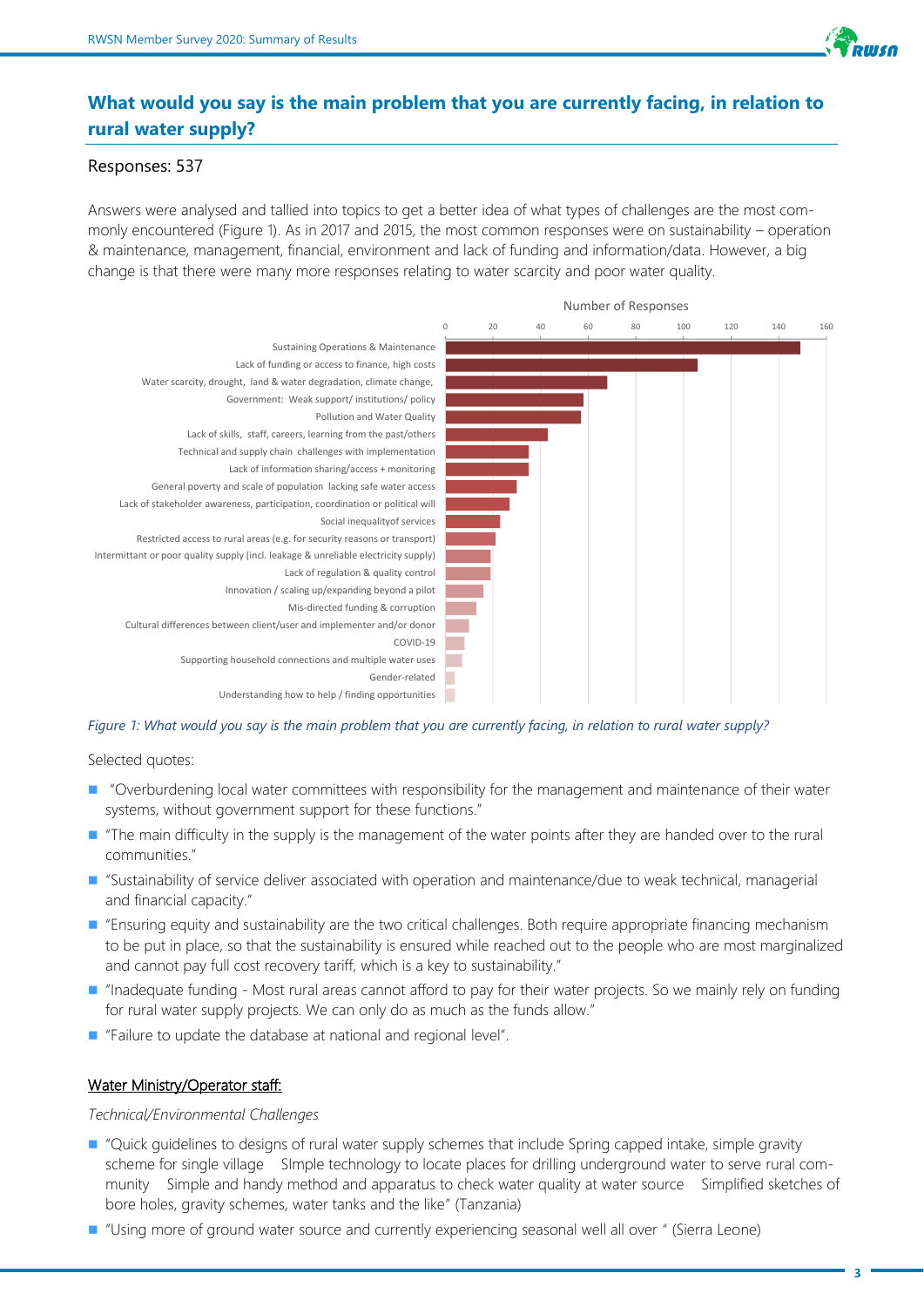

- "Water quality is poor due to shallow and remote water sources. The cost of drilling new wells is high." (Cameroon)
- "How to calculate the Coverage of rural water beneficiaries based on the accessibility of water point" (Tanzania)
- "Selection of Pump: As Engineers draft the tender by estimating common requirement where as every village has different geographical location, static water level, population and village profile. Many times it is experienced that we require water 2000 Litre whereas pump has been installed to lift 20000 litre which encourages wastage of water." (India)
- "The main difficulty is water quality. Water in rural areas is generally of poor quality and this is partly due to the source of supply." (Côte d'Ivoire)
- "We are concerned about water resource management" (Côte d'Ivoire)
- "reduction of spring water flow and water pollution problem." (Algeria)"
- "The unreliability of geophysical studies and access to the water table." (Mali)  *from French*
- ◼ "Durability and cost of reliable works." (Cameroon) *– from French*

#### *Management/Governance Challenges*

- "The lack of regulation" (Zambia)
- "Getting communities to contribute to the O&M costs of their water supply systems, as maintenance is often poor." (Solomon Islands)
- "operations and maintenance cost putting into consideration that the water supply has no cost effective tariff." (Kenya)
- "financing, both in terms of searching for water points, setting up infrastructures and monitoring actions" (Madagascar) *– from French*
- "The main difficulties remain the management of the water infrastructure by the community, which does not seem to have the technical and financial capacity to ensure major repairs. They remain abandoned and the community is returning to the use of the old traditional water sources which are often contaminated with all the possible consequences on health" (RD Congo) *– from French*
- "For me, the main difficulty is that of the sustainability of the works (the management committees of the water points are not generally well trained. And even those who are well trained, have difficulty being productive over time), the second difficulty is the lack of funding for well-developed projects (which would have a direct impact on the population), and finally I would say the lack of political will." (Togo) *– from French*
- "The main difficulty is the lack of awareness of the beneficiaries on the control of the work although these water supply works require a lot of means." (Burundi) *– from French*
- "Lack of supply infrastructure Difficulty of sustainable management of the existing Confusion in the definition of the role of each institutional actor in the water sector etc...." (Benin) *– from French*
- "1. The poor quality of water from boreholes 2. The quality of services provided by private operators of rural boreholes 3. The lack of consultation between the State, NGOs and civil society in the definition and monitoring of public water policies. The State takes all the major decisions" (Sénégal) *– from French*
- "In my country Cameroon, there are areas of conflict in the far north, northwest and southwest" (Cameroon) *from French*
- "Lack of information on quality of service" (Dominican Republic)  *from Spanish*
- There is no sustainable management model for rural operators that takes charge of establishing adequate governance and provides operational and administrative tools as a social enterprise; simple tools provided through participatory training that highlights the communities' own knowledge about their water for an adequate management of the infrastructure provided by the state or cooperation agencies. Often there is no support from the state in this management, so in the absence of a model, each community only partially exploits its capabilities, resulting in poor management." (Chile) *– from Spanish*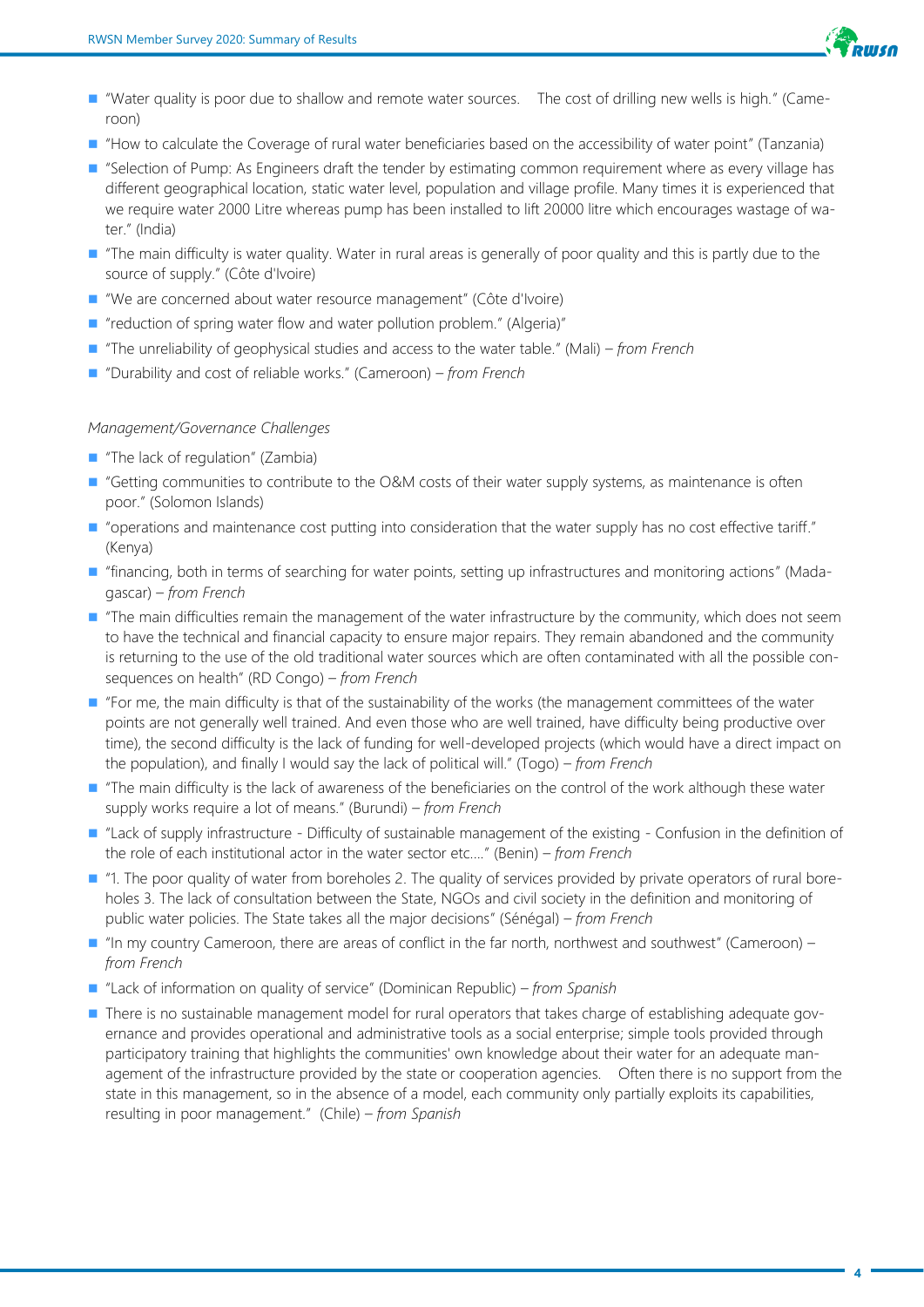

## **How has your work in rural water supply been affected by the COVID-19 pandemic?<sup>1</sup>**

#### Responses: 373

Simple text analysis of the most common words (including French and Spanish after translation), picked up some of the common themes in the responses:

- "travel restrictions"
- "field visits"
- "delays"

#### Selected quotes:

- "restricted travel to conduct field study "
- "Limit my travel to rural communities to solve water problems together with the community."
- "Field monitoring visits have been hampered."
- "Unable to visit field experiments and collect data from installed equipment."
- "Greatly affected. The need for more water has put more pressure on service providers. Limited interaction with rural communities has also affected projects sustainability efforts".
- "Delayed implementation, some activities that require people e.g., baseline surveys, community mobilization, launch or commissioning are not being undertaken, monitoring of projects"
- "The demand for water has increased a lot even in rural communities due to the fact the government is promoting sanitation as a prevention to COVID-19. On the other side, due to mobility restrictions research, construction and funding has reduced."
- "pivot to hygiene and hand washing behaviour change"
- "The water demand is dramatically increasing due to the COVID-19, but the availability is very limited. Social distancing is increasing time to get water from the water sources."
- "Construction work has been halted. Suppliers couldn't deliver material on time due to shortage in market. External Skilled labour could not restart construction job due to lockdown and limited mobility."
- "Delay in programme implementation. Stronger focus on hygiene over Water and Sanitation."

#### Water Ministry/Operator staff:

- "in my country limited funds to support providing rural community with adequate and safe water." (Sierra Leone)
- "All stakeholder mobilisation programmes which were instituted to set up regulation have slowed down" (Zambia)
- "We were mobilising communities to form Organisiations that will help manage their gravity scheme and were forced to stop gathering communities to adhere to social distancing as was directed by minister of Heath. As such we stopped for nearly 4 months and will be starting this End of July 2020" (Tanzania)
- "Fortunately, our WASH program activities have continued as Solomon Islands is to this date COVID free. The main impact has been that some of our consultants have not been able to get back into the country so their inputs have been restricted / deferred." (Solomon Islands)
- "People in rural region do not form basic parameter which they need to focus during COVID 19 such as hand wash, social distance etc" (India)
- "The community is not able to pay their bills leaving our organisation with high electricity bill debts." (Kenya)
- "Transportation, Lodging and Labour Problem" (India)

 $1$  Due to an error, the question was asked only in the EN version of the survey.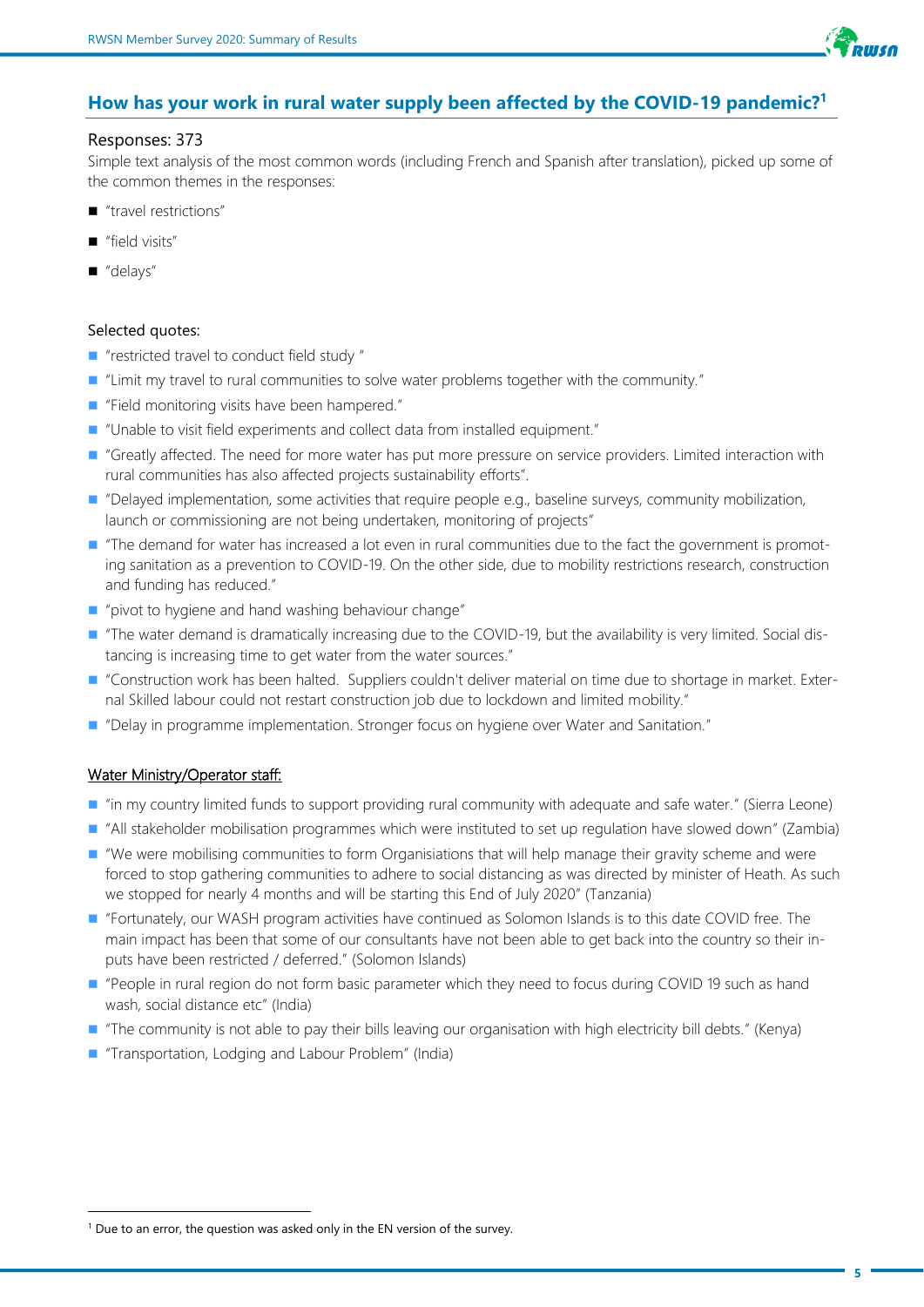

# **Are you a member of any other networks/partnerships that support you in rural water supply?**

Responses: 473



#### Other:

#### None x88

- Global Water Partnership x6
- Global WASH Cluster x4
- ◼ International Association of Hydrogeologists  $(IAH)$   $x5$
- Latin WASH x2
- Local networks x3
- Swiss Water & Sanitation Consortium x2
- $\blacksquare$  UNICEF  $x2$
- **USAID x2**
- Water Integrity Network WIN x2 Water Aid x2
- DFAT-PARTISIPA, PLAN INT, UNDP, CVTL, CARE, Mercy Corps
- ESAWAS regulators association
- MRR- Making Rights Real
- Brazilian Association for Rainwater Harvesting and Management
- World Water Forum
- Water Consumers Consultative Forum.
- ◼ Disaster Risk Reduction in WASH
- **GWC**
- Water Youth Network
- WHO HHWN
- SSI- sustainable service initiative
- PAMMASKARTA
- Claim Your Water Rights
- AUE (association of water users in Burkina Faso)
- Rainfoundation and Just Diggit
- **WaterNet**
- WatSan sub-group
- Association for Irrigation Acceleration Platform
- Wash for All
- International Rain water Harvesting Alliance ◼ AGUASAN
- **EXNSA**
- Christian Engineers in Development
- International Network
- NIGERIA ASSOCIATION OF HYDROLOGICAL SCIENCES
- WASH
- UN Water
- **IWSH Foundation**
- Accord WASH Alliance, Uptime consortium<br>■ African ground water network
- African ground water network
- **Accord Network**
- Kenya Water Industry Association
- AWRA, IAHS ISDS, etc
- NFSSM India
- Global Handwashing Partnership (GHP)
- SSI- sustainable service initiative
- Community water and sanitation
- Fresh Water Action Network South Asia, Bangladesh (FANSA-BD)
- Ministry of Health and Child Care
- WASH ALLIANCE
- TAWASANET Tanzania Water And Sanitation Network
- Water and Sanitation Association of Zambia (WASAZA)
- Liberian WASH Commission.
- Water Supply Engineers -Maji Tanzania
- FANSA, EWP
- Global Water 2020, ACCORD WASH Alliance
- BWK German Association of Engineers for Water Management, Waste Management and Land Improvement
- Ministry of water resources & rural development kano state Nigeria
- World Vision WASH platform
- National WASH cluster
- Partenariat Français pour l'Eau (PFE)
- nationale eau et environnement algérie
- **B** Reseau WASH
- **AMCOW**
- Reseau projection, Reseau ACTEA
- PFE : partenariat français pour l'eau
- Diorano WASH (Madagascar)
- German Wash Network
- SENHYDRO
- Cluster WASH
- $\blacksquare$  AfWA
- CEDEX
- RED LERMA México
- Living water international
- Coalision Latinomaericana saneamiento y agua rural (COLSAR)
- Asociación de manejo de la cuenca de Texcoco México
- Rotary internacional
- clopsas
- Red Nicaragüense de agua y saneamiento (RASNIC)
- ◼ RASNIC (Red de Agua y Saneamiento de Nicaragua)
- FESAN, GWOPA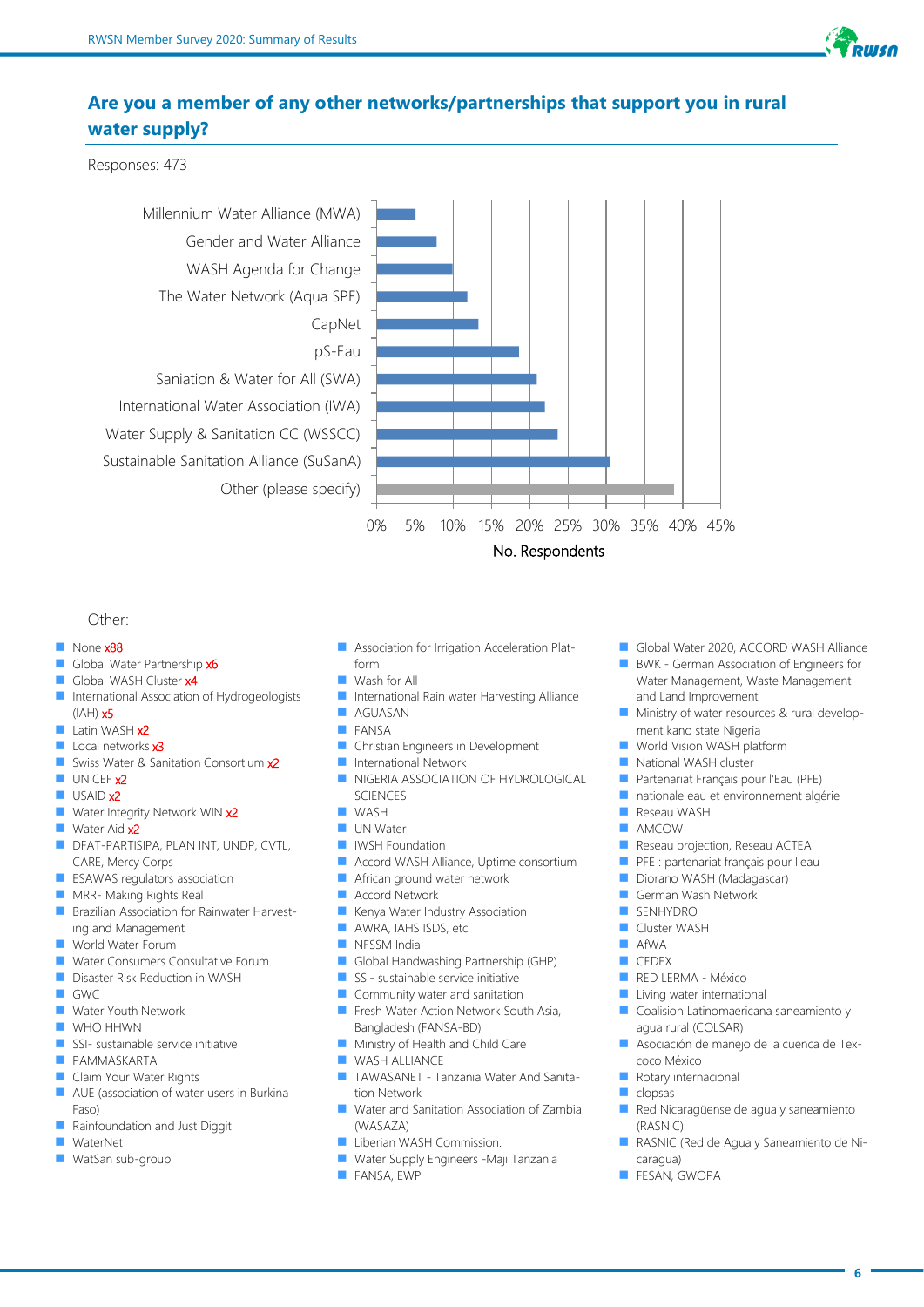

# **What do you see as being the unique added value that you get from RWSN? (choose as many as you like)**



| <b>Answer Options</b>                                         | <b>Response Percent</b> | <b>Response Count</b> |
|---------------------------------------------------------------|-------------------------|-----------------------|
| Contact with other individuals                                | 55.0%                   | 311                   |
| Synergies and partnerships with other organisations           | 32.0%                   | 181                   |
| A space for sharing and solving problems                      | 61.6%                   | 348                   |
| Access to knowledge (guidelines, policy briefs, technical re- | 77.9%                   | 440                   |
| ports)                                                        |                         |                       |
| Capacity development (webinars, videos)                       | 63.2%                   | 357                   |
| Awareness of latest developments in rural water supply        | 71.5%                   | 404                   |
| Other (please specify)                                        | 6.7%                    | 38                    |
| answered question                                             |                         | 565                   |

Other (please specify) – sample of the most insightful responses:

#### $\blacksquare$  Positive – News

- **•** Usually updates from RWSN
- RWSN has been an important way of exposing the research work I have performed over the years. For this I am most grateful
- informations sur les évenements du secteur (information on events in the sector )
- Positive Access to information and online groups
	- Discussion groups = interesting points and introduction to new thinking/materials
	- Specifications for handpumps
	- découvertes d'autres technologies en matière du type de pompes (discoveries of other technologies in the field of pump types)
	- capitalisation des expériences des autres (learning from the experiences of others)
- Positive RWSN activities and values (mentoring, supporting members)
	- Capacidad de trabajar a terreno y relevar experiencias exitosas y lecciones aprendidas, en una red muy activa (Ability to work on the ground and report on successful experiences and lessons learned, in a very active network)
	- Mentoring opportunities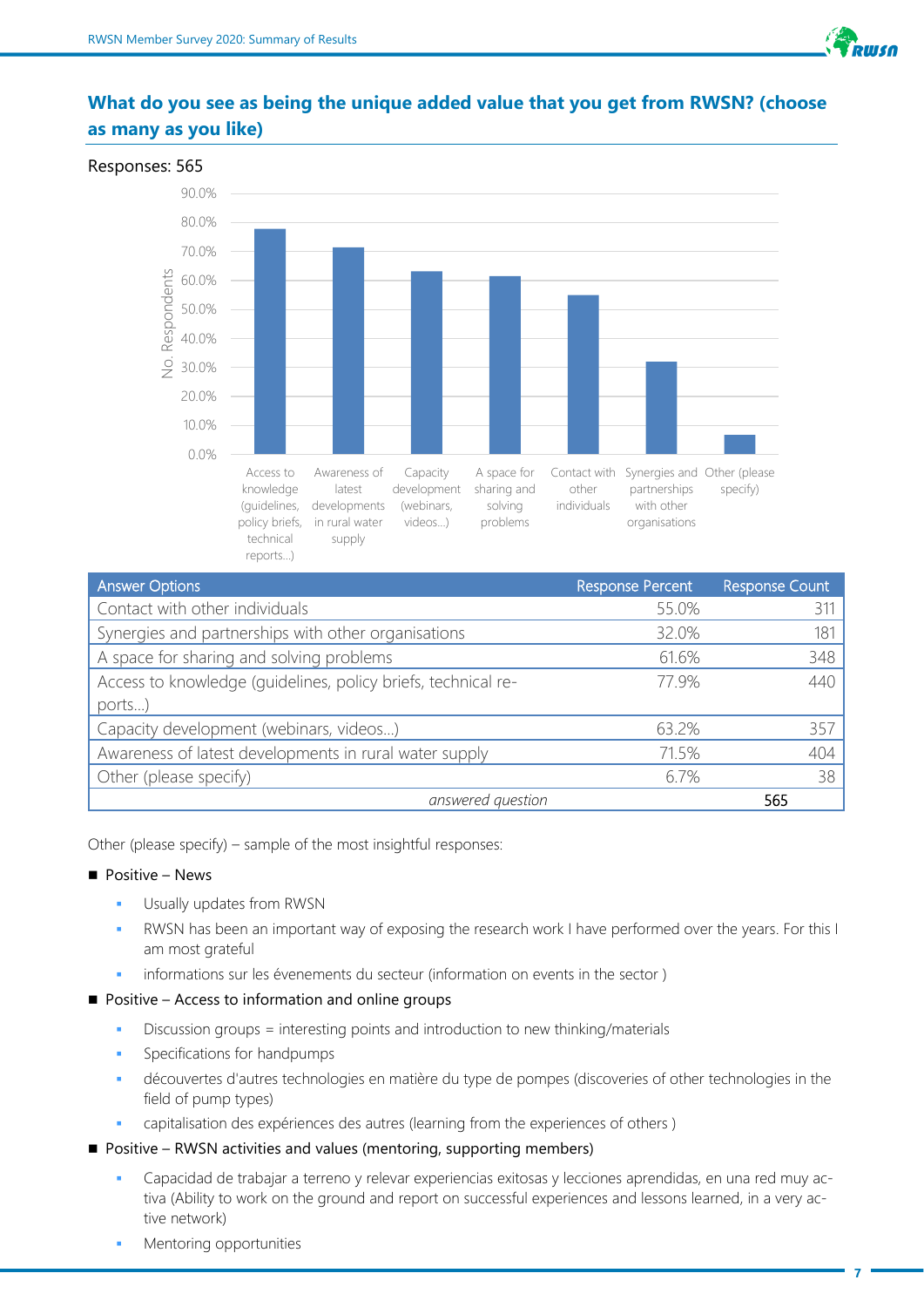

- **The RWSN helped us to set up a Dgroup for the participants of RWH international training course in the** year 2019
- Focus on topics (rather than news/policies/politics), and the fact that RWSN is largely non-commercial but professional
- Negative
	- **None. You are shallow, allow too many online unsupervised debates, and try to cover too many topics.**
	- Not benefited from any of the above from the RWSN
	- j'ai juste suivi 2 webinaires, qui me sont parus un peu superficiels dans leurs presentations (I just followed 2 webinars, which seemed a bit superficial in their presentations)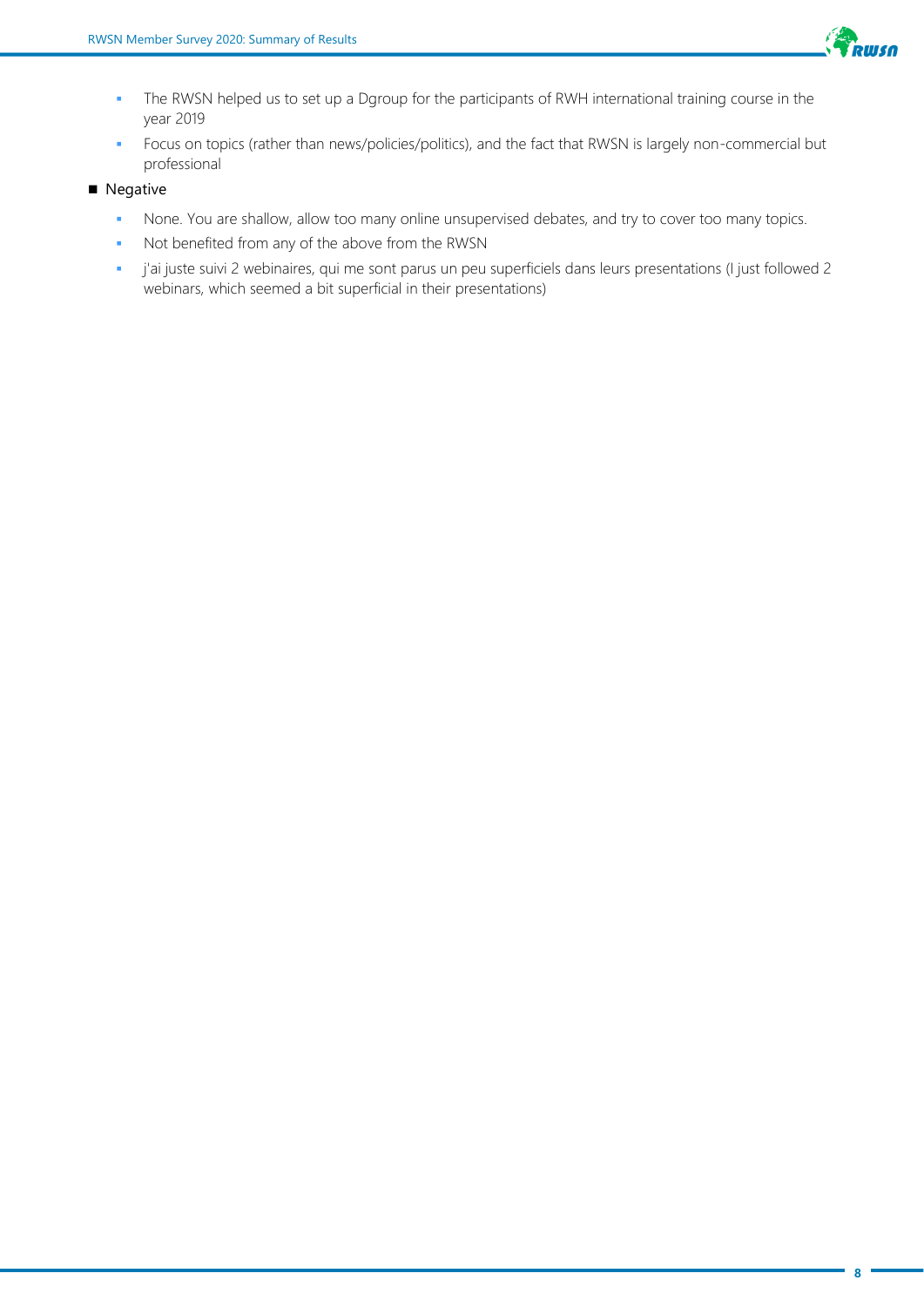

# **How often to do you check in with RWSN through different platforms or events?**





# **Do you think that RWSN has helped to advance your work in rural water supply sector through promoting better use of knowledge and improving professionalism?**



Responses: 575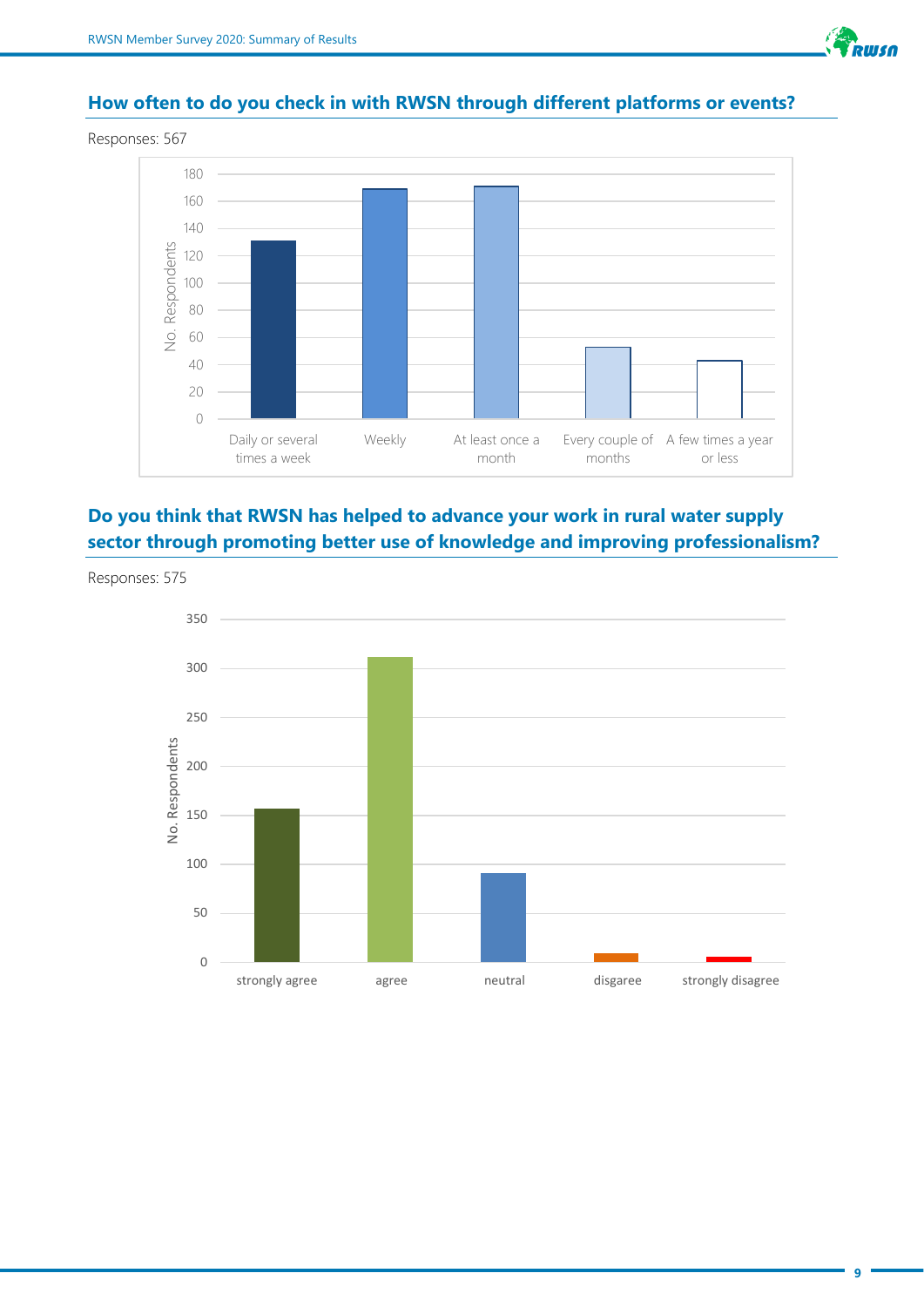

# **Can you give an example or story of where you have used something that you got from RWSN in your work?**

#### Responses: 411

Selected quotes:

- I learned a lot on inclusive WASH especially on design considerations for access by people with disabilities. Through the guidance therein, we reviewed most of our designs to ensure inclusivity.
- i have encouraged the pump minders to form an association which will be monitoring the activities of all pump minders in the district. this has helped in the trace and of replenishment of the SOMAP.
- I regularly share information from the D-Groups with colleagues within UNHCR. Also the various resources produced by UpGro. Where appropriate I have put colleagues in contact with individuals from the RWSN network of practioners. We have collaborated on CapNet Training and look forward to disseminating the technical videos that have been developed through partners in the RWSN network.
- Understanding the iron impact on various hand pump materials and how the Afridev stands out in all harsh water scenarios
- The dgroup discussions and webinars enable me to stay aware of recent research and issues in rural water supply which is important. For example the current discussion about de-colonising WASH knowledge with contributions from different stakeholders provides valuable insights to the discussions we are having in WaterAid about implications of racism on our organisation and the sector.
- Use of its literature s for training purposes and references, especially in the field of manual drilling maintenance of hand pumps
- WHO webinar on how to use their data base was very useful. We used the WHO procedure (which was shared on RWSN) to produce alcohol-based hand rub for handwashing facilities, both in our office and in HCF
- Through the mentorship programme, I've met a professional who has agreed to supervise my thesis
- We are defining country status for SDG6 and have been presented with experience of how other countries are resolving with investment, technology, partnerships and capacity building *– from French*

#### Water Ministry/Operator staff:

#### *News and information sharing*

- "In the area of rainwater harvesting" (Sierra Leone)
- "Cost reflective Tariffs for rural water supply" (Zambia)
- "Inputs from members on ground water especially during test pumping of bore hole yield helped me in supervising well the exercise" (Tanzania)
- "When we discussed self-supply of water as a way to meet a drinking water need. I found this indispensable when we found ourselves in an area where we had erected fewer sources of drinking water even though the population is large. We encouraged them to use spring water only for drinking and surface water (rainwater harvesting system, then traditional) for the rest of their household needs. This is an experience gained from a RWSN webinar." (RD Congo) *– from French*
- "Report to donors and partners during the study and development of a water supply project" (Burundi) *from French*
- "RWSN is a communication interface between water professionals around the world, which brings together the different knowledge and experience of each." (Algeria) *– from French*
- The RWSN is an information space (Côte d'Ivoire)
- "Learning from other experiences and supply solutions in rural areas." (República Dominicana)
- "Basically updated information" (Chile)

#### *Publications*

■ "RWSN's technical reports generally help me in my daily work (writing reports on the projects I work on as well as gaining experience)." (Togo) *– from French*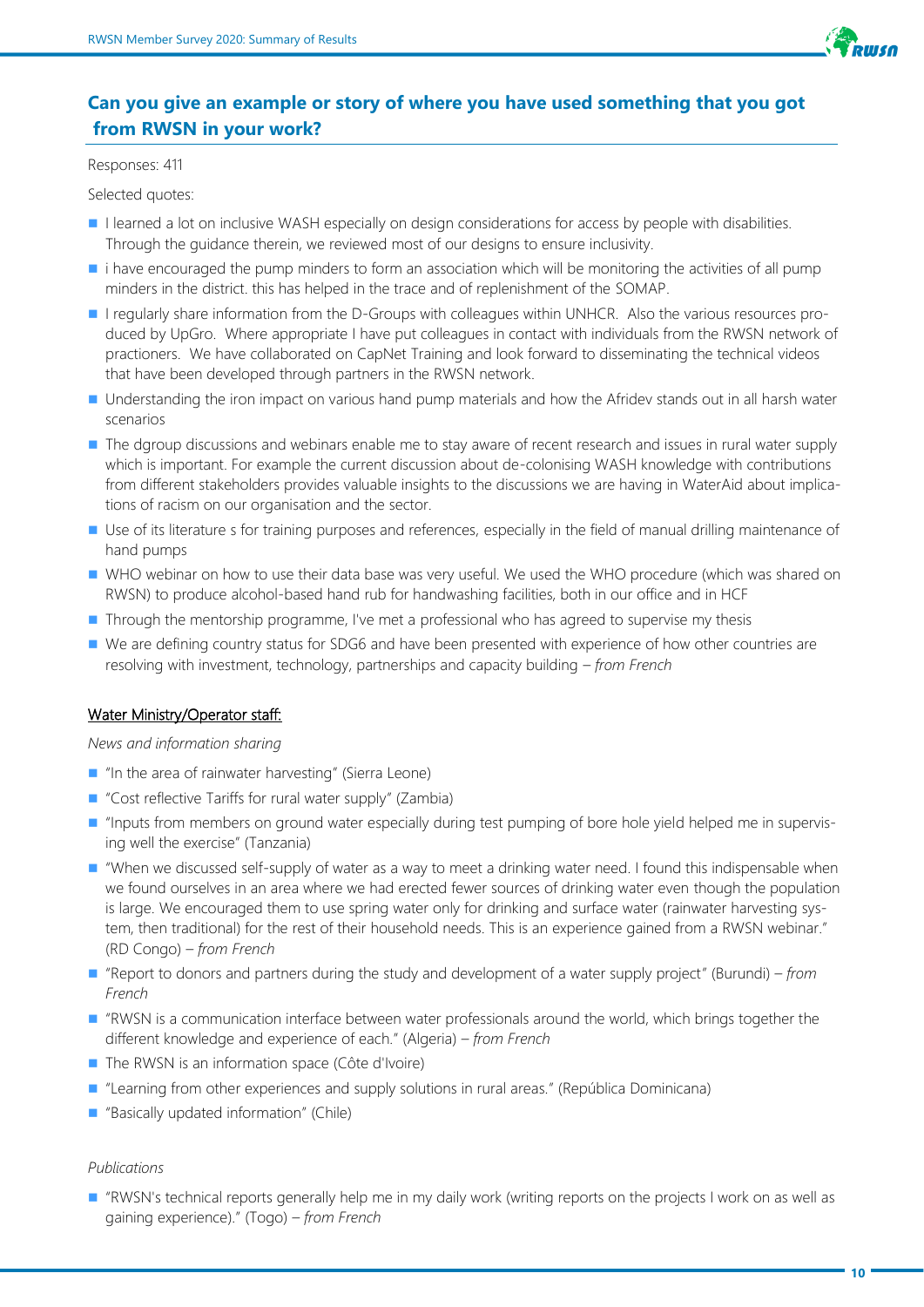

- "the rainwater retention system in an arid environment has helped us a lot, as well as various other shares" (Madagascar) *- from French*
- "RWSN has developed technical brochures to encourage washing sessions for the community." (Cameroon) *from French*
- "The example I can cite is the book of good conduct for cost effective boreholes" (Cameroon) *from French*

#### *Mentoring and training*

- "Through my mentorship program, the mentee is a college student and her project is in rural water supply. This has encouraged me that there is a future in rural water supply when managed by professionals" (India)
- "I was able to write my Thesis getting help from member of RWSN as well as keep reading articles to date." (Tanzania)
- "Today it is rather to strengthen my own skills in the water sector" (Mali)  *from French*
- "I learned from my mentor in the young rural water supply network 2019 program" *(Cameroon) from French*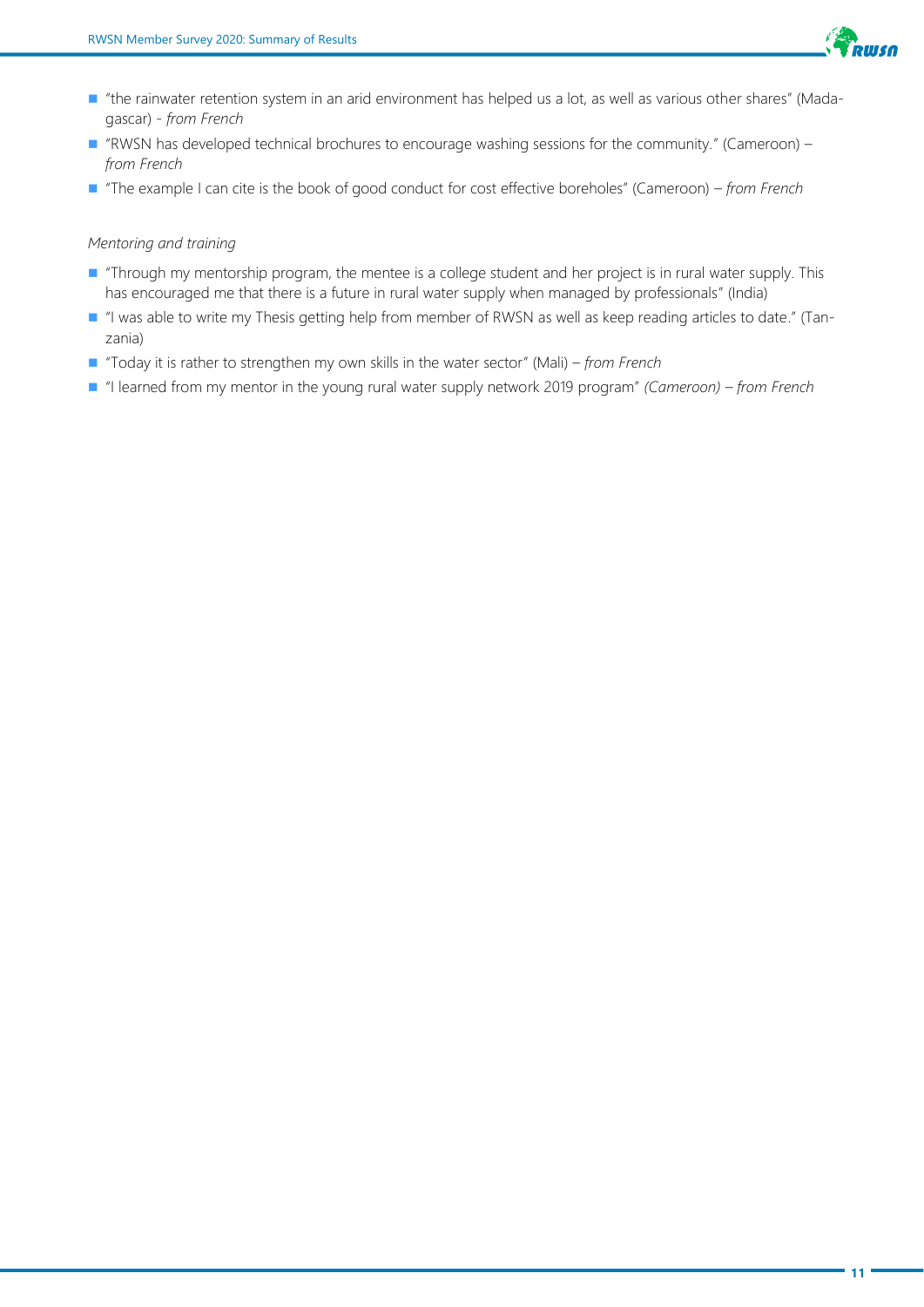

#### **Have you been able to access partnering opportunities or funding through RWSN?**

Responses: 575



#### **If yes, could you please explain how?** Selected answers; Full responses in Annex 1.4.

- We are exploring a water kiosk technical stream with potential partners.
- I partnered with SKAT in training WASH practitioners in the Cost Effective Boreholes programme in Sierra Leone.
- We have worked with various other members on specific projects (water supply in fragile states, technical videos on hydrogeology and BH drilling).
- RWSN was most helpful in placing our national hand pump (Bush Pump) on the international stage and preparing international specifications. Although I am no longer very active in the sector due to age, I have gained a great deal (and continue to gain a great deal) by my association with this group.
- I attended two RWSN events earlier which helped me to connect with several professionals in the sector globally. If RWSN would share links to partnerships/funding opportunities, that would be useful.

#### **If not, what would be helpful for you to do so?** Selected answers; Full responses in Annex 1.5.

- Dedicating a particular dgroup for sharing partnering and funding opportunities.
- RWSN need to map its members on the platform and know their area of expertise so that if there is funding opportunity, it can conduct that kind of partner or organization directly. What RWSN ha been sharing on a platform has been good but may have benefited few persons or organizations because I have seen how people struggling to form partnership on a call on the platform. Sometimes people keep on confusing themselves who should take lead. I think RWSN need to organize its members better when it comes funding opportunities.
- What would be helpful for me is to make available to me all the contact addresses of partners.
- I don't think RWSN is the right forum for pursuing funding opportunities, maybe partnership opportunities, but this is more between institutions than individuals...
- I have not encountered direct conversations about funding opportunities in network. It would be helpful to know if there is a dedicated platform for this kind of information.
- Mettre en ligne la liste des membres ou des réseaux partenaires pour faciliter les échanges ciblés et aussi rendre les documents disponibles en francais. (Put on line the list of members or partner networks to facilitate targeted exchanges and also make the documents available in French.)
- Nous souhaitons que le RWSN puisse crée une foire à projet qui permettra au partenaires financiers d'identifier des initiatives pertinente pour le financement. (We would like the RWSN to be able to create a project fair that will allow funding partners to identify relevant initiatives for funding.)
- Publicar licitaciones que podrían apliacarse en conjunto o con interesados. (Publish tenders that could be applied jointly or with interested parties.)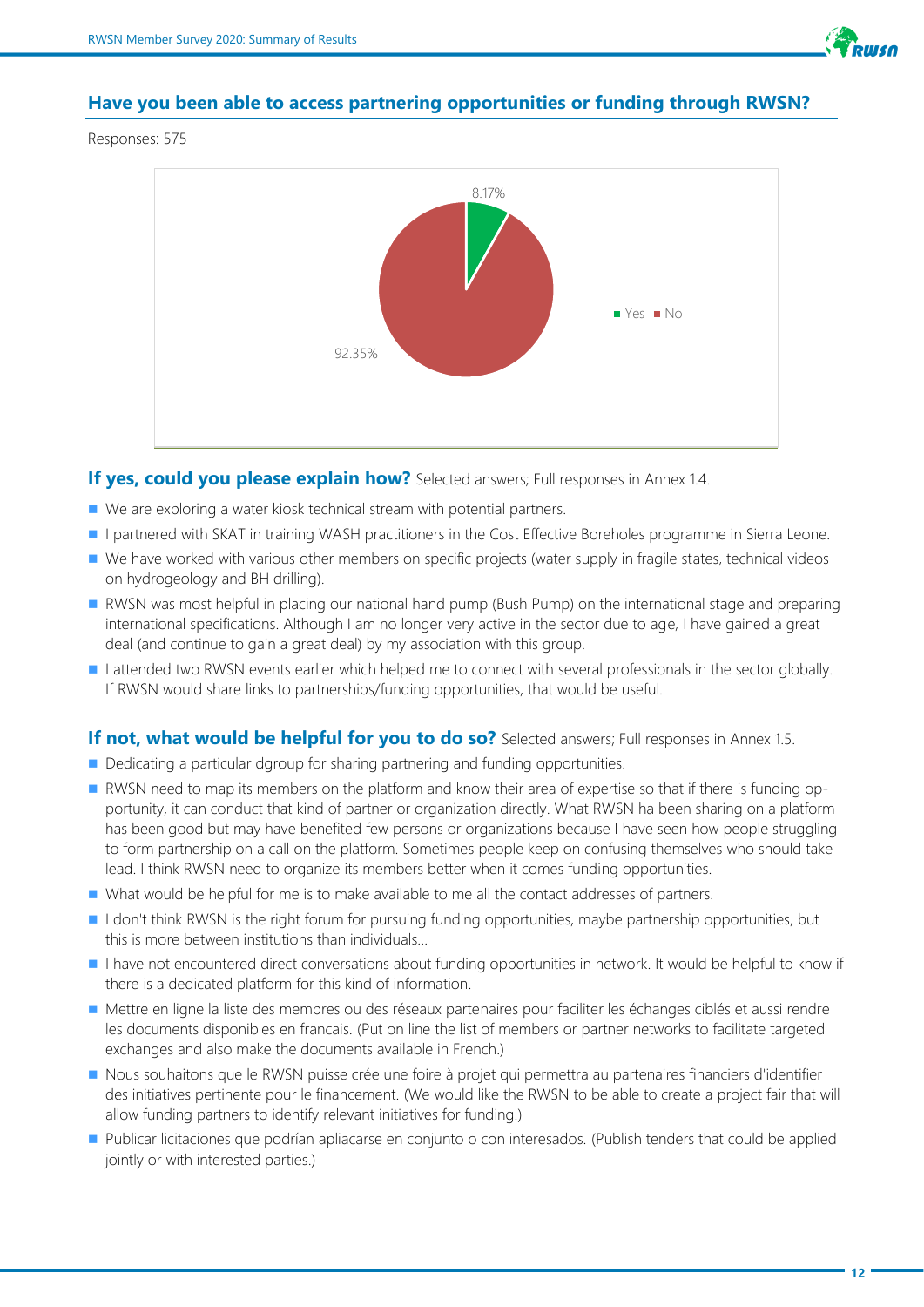

#### **Over the last 3 years: which of the five themes have you followed through RWSN?**





#### **Could you explain why you follow the theme(s) and topic(s) you have selected?**

#### $\blacksquare$  They align with my current responsibilities at work

- Directly related to my work/study.
- We are currently doing research in these fields.
- Because of my background and involvements in similar areas (research, teaching and other capacity building activities).
- Because they are inter related. One theme cuts across others.
- I should follow all of them. Reason is they are all very relevant topics and the information shared is potentially useful for our programs. I also thought there is a rainwater group? Though not very active it seems.
- Capacity development
- They are practically oriented.
- I am running a WASH NGO but I am not a water engineer. Most of the advice I need is of technical nature.
- Groundwater am an active contractor including borehole work, Self supply promote the Rope pump and other appropriate technology
- Parce qu'il touche directement à ma responsabilité en tant que conseillère en genre et inclusion sociale (Because it relates directly to my responsibility as Gender and Social Inclusion Advisor)
- J'ai suivi ces thèmes afin qu'ils puissent m'aider à acquérir plus d'expériences et d'expertises sur les thématiques de l'eau en milieu rural. Ensuite ces thèmes permettent également d'aller plus vite, de par le partage d'expériences des experts qui ont déjà eu à travailler sur des thématiques que nous « Nouveau » découvrons encore. (I have followed these themes so that they can help me acquire more experience and expertise on rural water issues. Then these themes also allow us to go faster, through the sharing of experiences of experts who have already had to work on themes that we are discovering "New".)
- Los conocimientos son frescos, nuevos e innovadores. (The knowledge is fresh, new and innovative)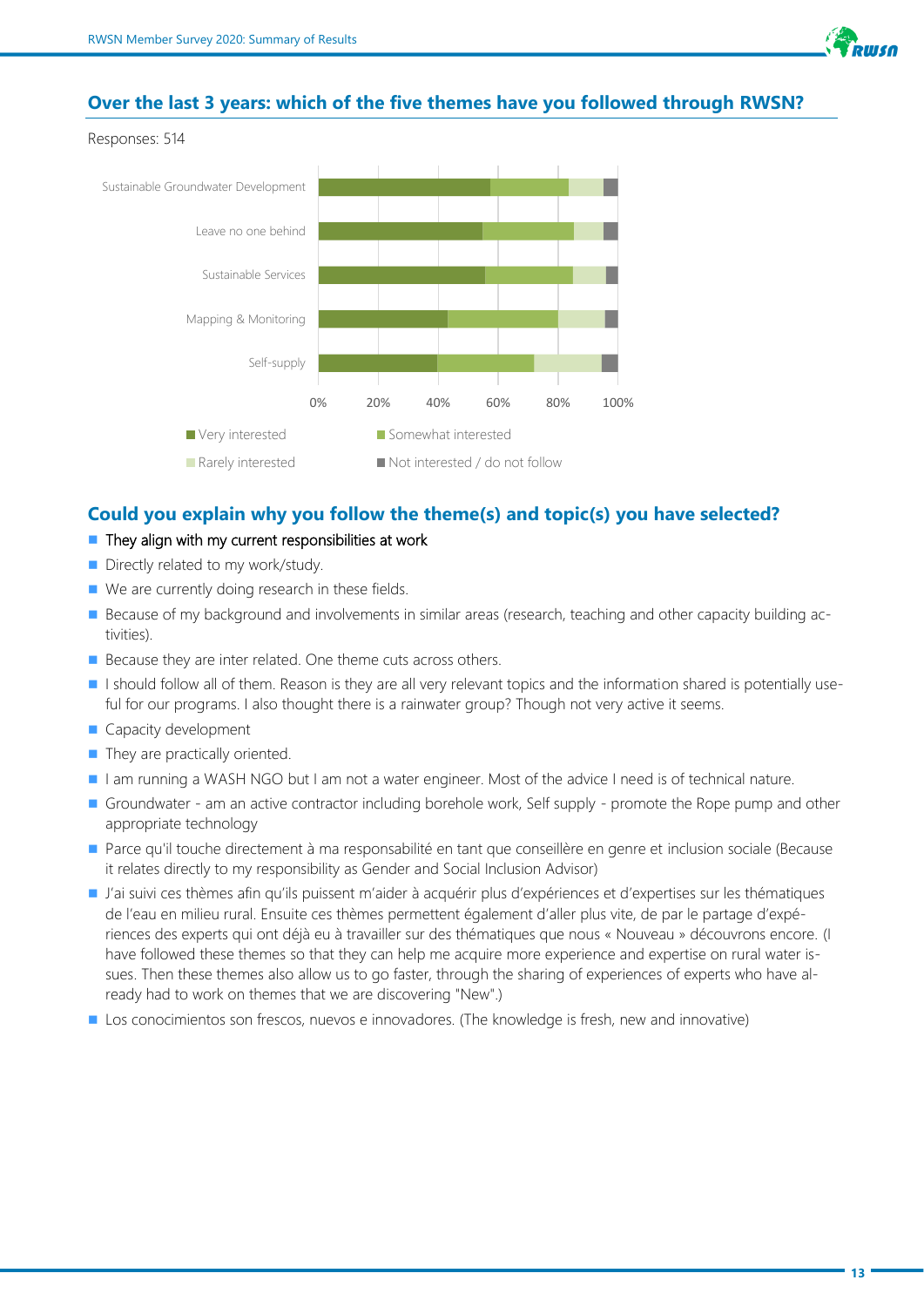

# **What are current or new topics which you or your organisation would be interested in contributing to or partnering with others on through RWSN?**

#### Responses: 383

Simple text analysis of the most common words (including French and Spanish after translation), picks up some of the common themes in the responses:

- **■** Sustainable services
- WASH
- Groundwater
- Water quality (testing, monitoring)
- Solar power
- **■** Healthcare facilities
- Mapping and Monitoring
- Rainwater
- **■** Irrigation

The detailed responses are provided in Annex 1.7

Selected quotes: Suggestions for new themes:

- Climate change
- Water supply in Health Care Facilities and Schools
- Decolonising the WASH sector
- MUS
- Water based epidemiology
- $\blacksquare$  would like to include sanitation
- Más temas de financiamiento
- Gobernanza del agua, aguas transfronterizas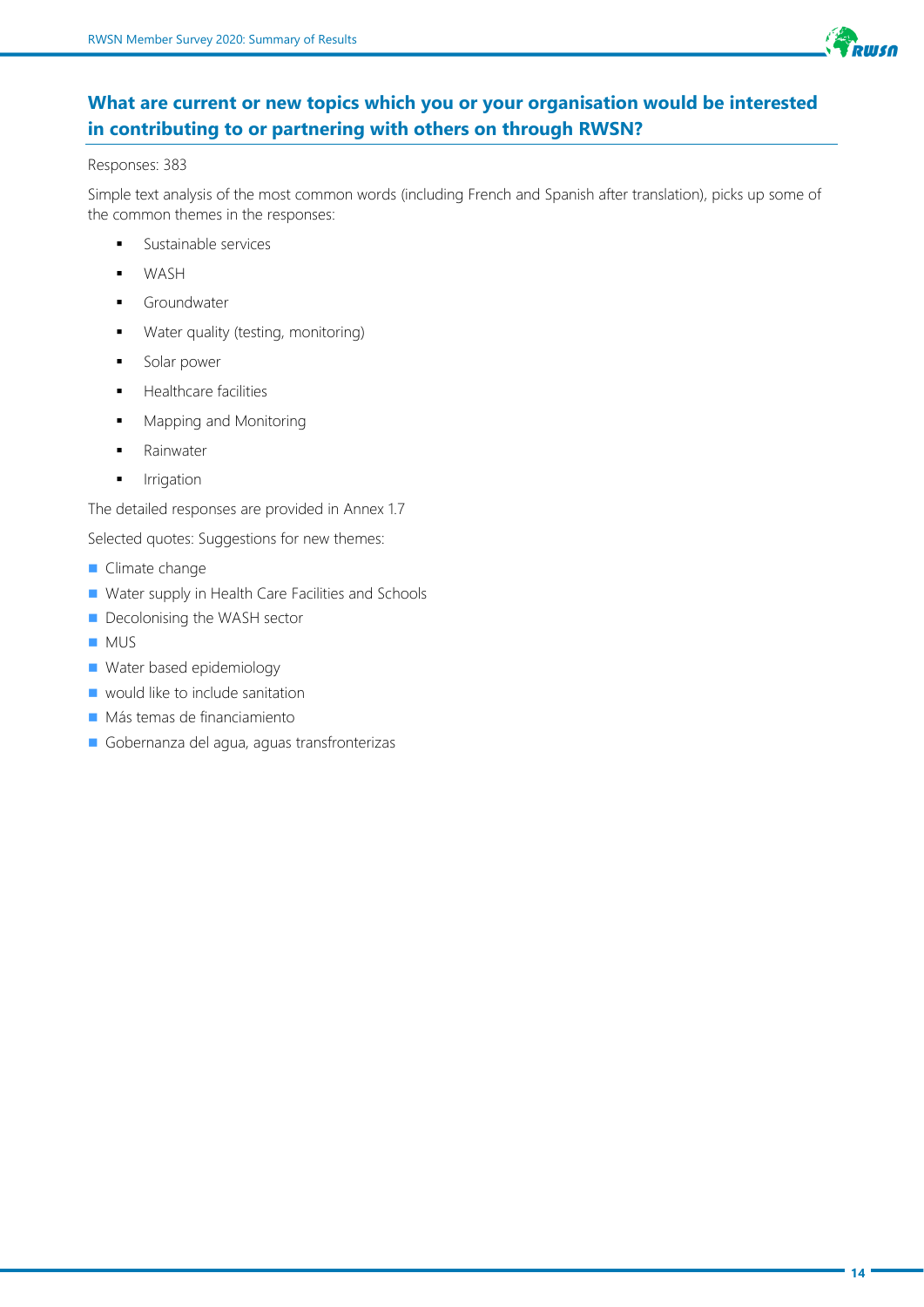

# **Do you have any suggestions on how RWSN can support rural water professionals and organisations to respond to (and recover from) the COVID-19 pandemic?**

Responses: 352

The detailed responses are provided in Annex 1.8

Selected quotes:

- Sharing between members:
	- Allow members periodically share short stories (Audio/Visual/written) of how they are coping with challenges caused by Covid 19
	- have a specific discussion group about it
	- Hosting regional webinars that are challenges and opportunities focused.
	- Yes, by sharing materials and experience already developed and testedRWSN is doing a great job at supporting rural water professionals and organizations as it during these unprecedented times. RWSN can help spread a word even more to the regional and community based organizations globally via their partner networks or social media channels.
	- RWSN is doing a great job at supporting rural water professionals and organizations as it during these unprecedented times. RWSN can help spread a word even more to the regional and community based organizations globally via their partner networks or social media channels.
	- Continuing to provide a platform for sharing ideas on how to respond and how to leverage the momentum from the pandemic to boost improvements in WASH. Being a place where we can align our advocacy messages to have a strong sector voice.
	- Water and sanitation is key in the fight on covid-19. RWSN members are in the field (don't have to travel) and do have the experience to help on these topics. Spread the word and show examples of their work to potential donors.
	- Host webinars targeted at rural water professionals and set up forums (try using slack/ trello/ whatsapp instead of D groups for easier communication)
	- le reseau peut partager les outils simples et utiles pour les analphabètes (the network can share simple and useful tools for illiterates)

#### ■ Developing guidance and training materials & running courses

- Simplified and contextualized manual/user quide for Rural Water Supply professionals.
- Periodic online trainings on how to deal with covid -19 pandemic
- Develop a series on preparedness, including continuity of service during a crisis which affects all parts of economy, supply-chain and livelihoods.
- Providing tailor made courses on managing water services during pandemics.
- RWSN can support in capacity building and resource mobilization
- RWSN can think to support financially to small initiatives such as local radio programs and developing reading materials for COVID-19 education and awareness
- Supports de communication pour la sensibilisation aux mesures barrières dans les points d'eau et sur les équipements. (Communication materials for raising awareness of barrier measures in water points and on equipment)
- Capacitaciónes en línea (Online training)
- Creo que con materiales elaborados para divulgarlos en línea y promoción internacional de las redes locales. (I believe that with materials developed for online dissemination and international promotion of local networks.)
- Campañas masivas por radio. (Massive radio campaigns.)

#### ■ Support with providing access to finance

- Financing and affordability is always a very big issue continue to focus on this and use links with the development banks on how to increase investment in rural water.
- Aider les organisations à accéder à des financements pour l'accès à l'eau potable dans en milieu rural. (Help organisations to access funding for access to drinking water in rural areas.)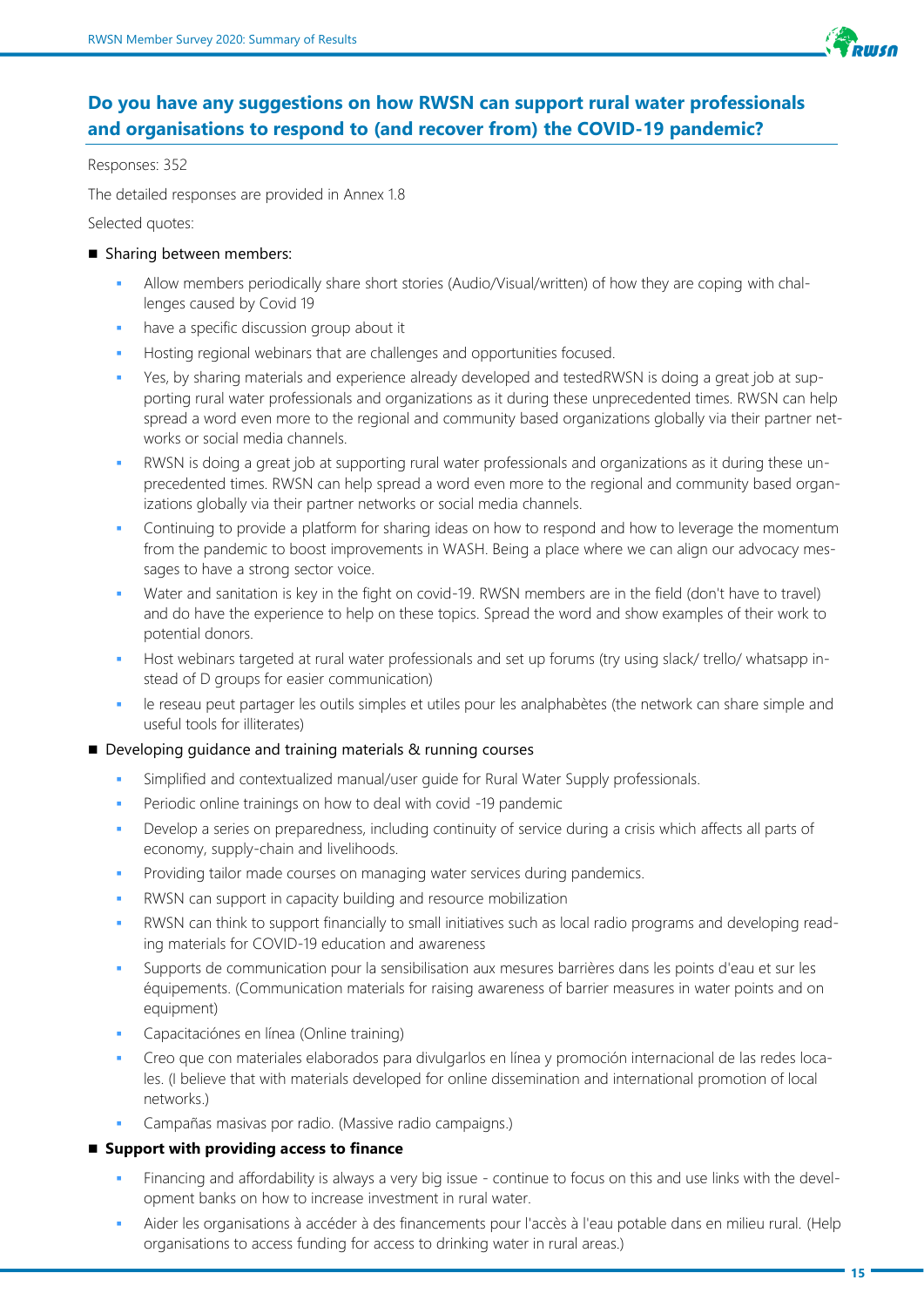

#### ■ Concerns/Negatives

- there is a lot of support out there and it's too much to filter through. Makes you wonder if there are more people writing guidance than there are implementing in the field. Perhaps creating a discussion thread?
- Other
	- **•** Strong linkage with primary health care
	- vulgariser davantage les options technologiques a faible cout et facilement mises en oeuvre notamment en milieu rural (to make low-cost and easily implemented technological options more widely available, especially in rural areas)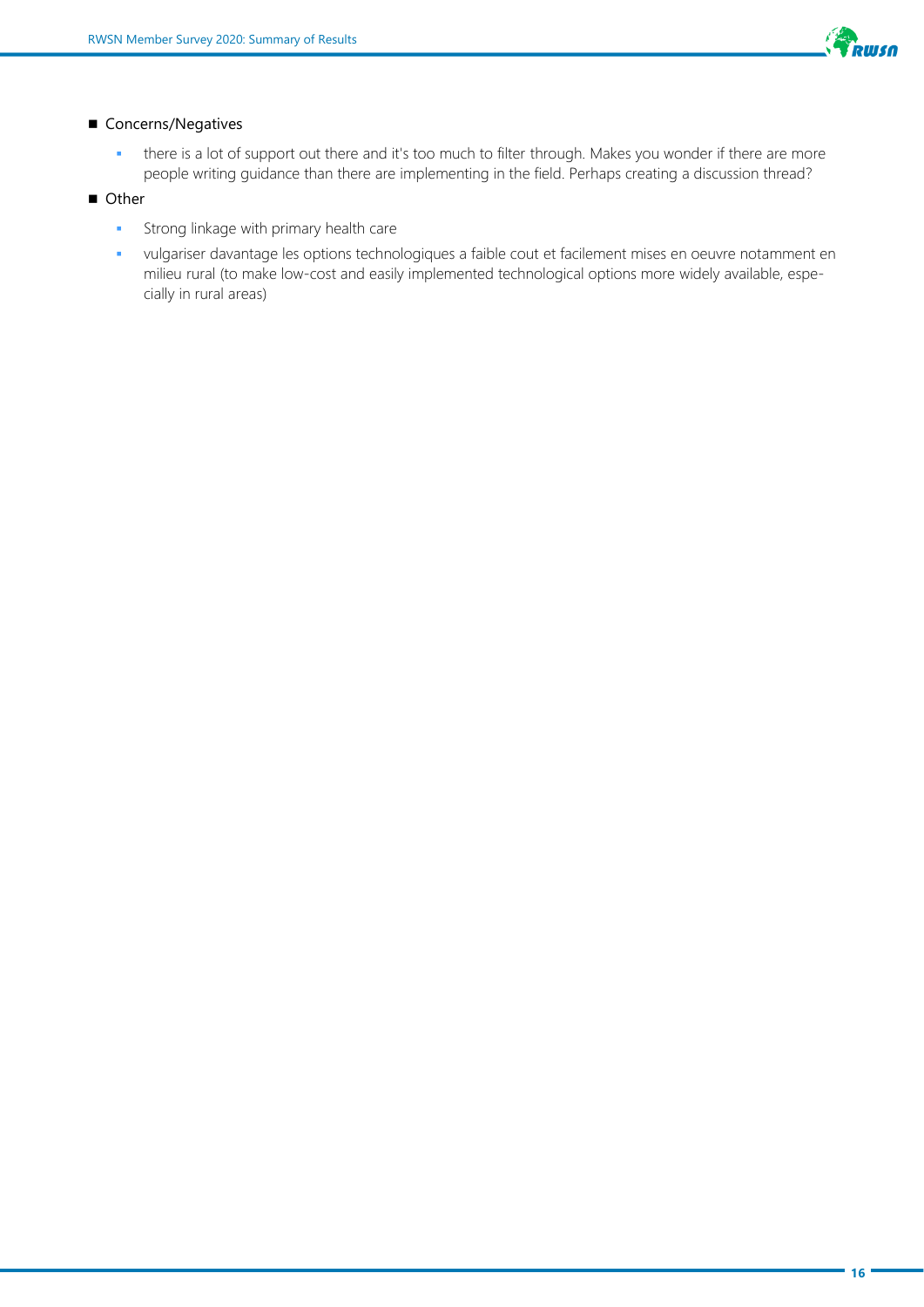

# **Is there any theme that is important to your work (related to rural water supply) that is not covered by RWSN or another network that you use?**

Responses: 475



#### Yes - please describe (Selected quotes):

■ Topics for consideration in 2020 Strategy mid-term review

#### *Climate Change*

- Adapting to climate change needs
- Climate resilient WASH
- climate change
- conflits autours de partage des ressources en eau, changement climatique (Conflicts over the sharing of water resources, climate change)

#### *Fragile/Humanitarian Contexts*

- RWSN focuses on stable development contexts but many of us work in fragile/unstable contexts. There could be more on risk informed and shock responsive RWS
- emergency, humanitarian work
- Sécurité et conflit communautaire (Security and community conflict) *Rural water, WASH and Health*
- Epidemics preparedness
- Health and Rural Water Supply
- WASH in Health (rural health centres)
- Intégration de WASH dans la santé, l'éduca-tion, la nutrition (Integration of WASH in health, education and nutrition)

#### *Other*

- Linkages between environmental conservation and WASH
- L'utilisation de l'eau pour les besoins agricoles et d'élevage (The use of water for agricultural and livestock needs)

#### ■ Topics already covered by RWSN

- Role of Women in Rural Water Scheme. *[Leave No-one Behind theme]*
- Access to finance for water and sanitation access *[Sustainable Services theme]*
- Remote sensing and GIS *[Mapping & Monitoring theme]*
- Subsurface dams and smaller earth dams build manually by farmers and villagers *[Sustainable Groundwater Development theme/ Rainwater Harvesting Topic]*
- Le contexte institutionnel (législatif) lié à la délégation de service public (The institutional (legislative) context related to public service delegation) *[Leave No-one Behind theme/ Sustainable Services theme]*

#### ■ Topics covered by other networks

- Water and Development; Water and Society
- Fecal sludge management and public investment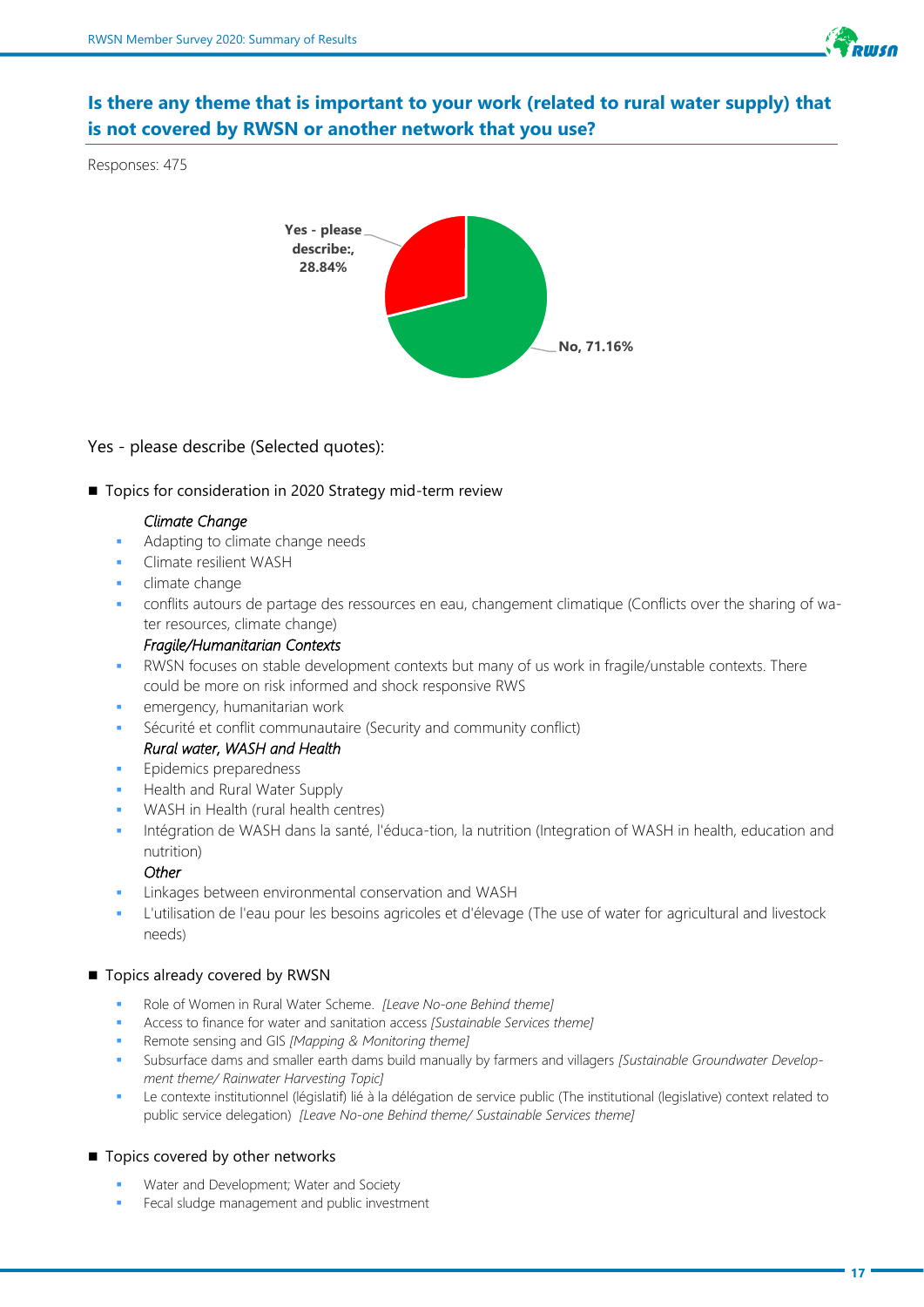

#### Do you agree or disagree with the following statement?

Responses: 483



#### **How would rate the following RWSN services?**

Responses: 486



# 2020 responses

#### **Comparison with 2017 Responses**

Little change since 2017, although webinars are rated slightly more favourably and e-discussions slightly less. New categories in the 2020 member survey are the mentoring programme and online training courses; they have a higher rate of "Don't know/I don't use RWSN for this service" which might be linked to the fact that they are relatively new compared to other servicers. Structured e-discussion events is also a new category, replacing the "workshops and side events at conferences" category.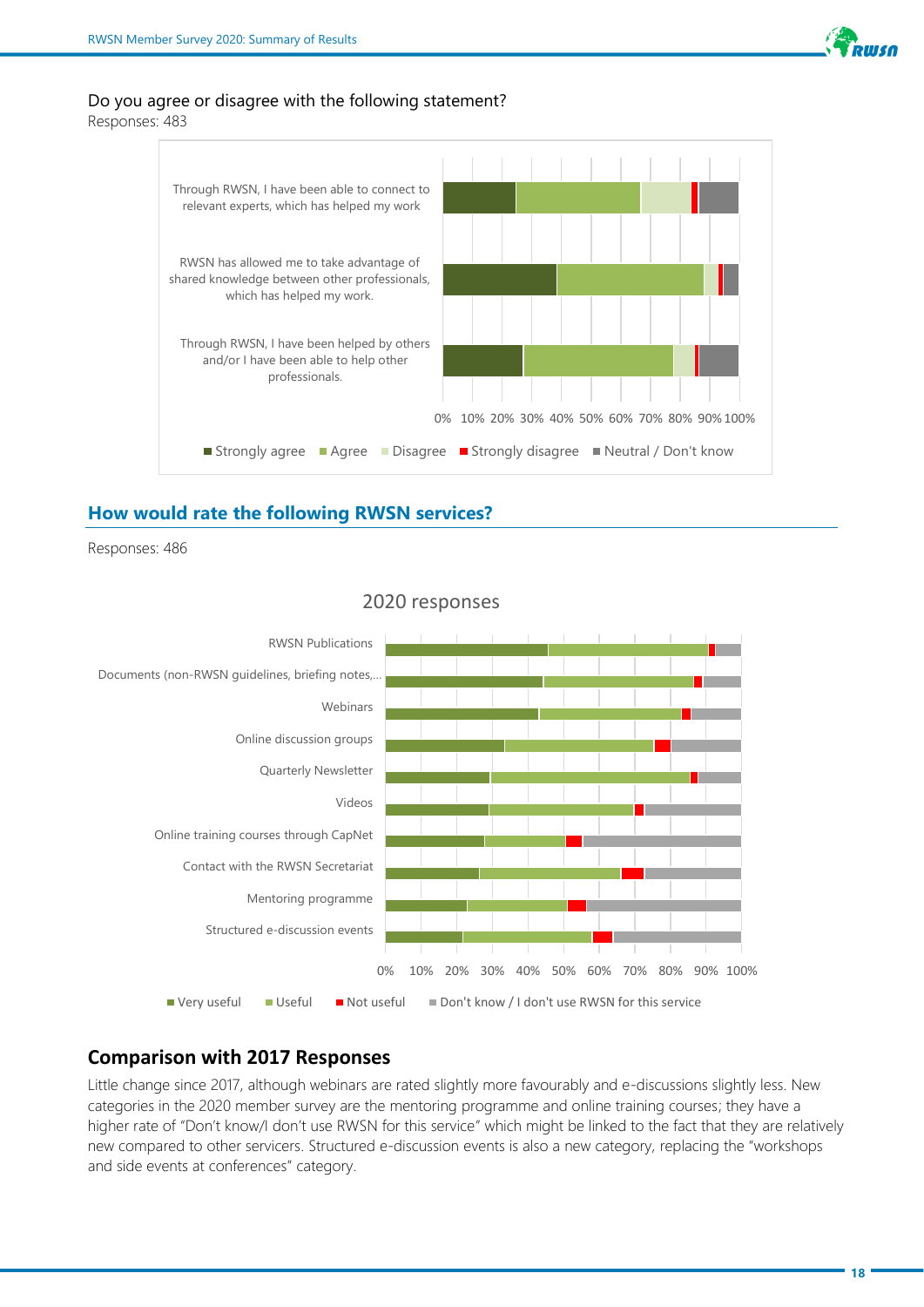

## 2017 responses



#### Other (comment): 33 Responses

- Our problem is internet connection for government linked not working for 1 year ago, but now reactive, I think help full to me to use and contributed my idea on RWSN
- $\blacksquare$  to keep providing skill
- I am not exactly a water expert but I find RWSN very well organised, lively and informative
- Awareness through NGO's but not under gov. programme, it involves corruption only.
- Very relevant discussions
- mentoring programs are useful, but mostly if they involve on the job and in the field mentoring
- to get partnership soon
- Sorry it seems that I need to find out more about these activities.
- I just get the emails
- Through the mentoring programme my mentee has progressed a step further with her career.
- I don't like the current format of e-discussions. It's spamming my already full inbox. I'd suggest a system that compiles all posts in one summary email per week. Similar to the google groups summary function
- As a new member we have not taken advantage of all of the modes of communication and sharing.
- La limitation d'âge de mentorat ça n'a pas de sens
- j'ai juste suivi 2 webinaire je ne peux pas m'exprimer sur le reste
- Contribution a la recherche de financement des projets
- web actualizada por temáticas a la que acceder cuando se necesita información
- Puse No sé, porque no sabía que existian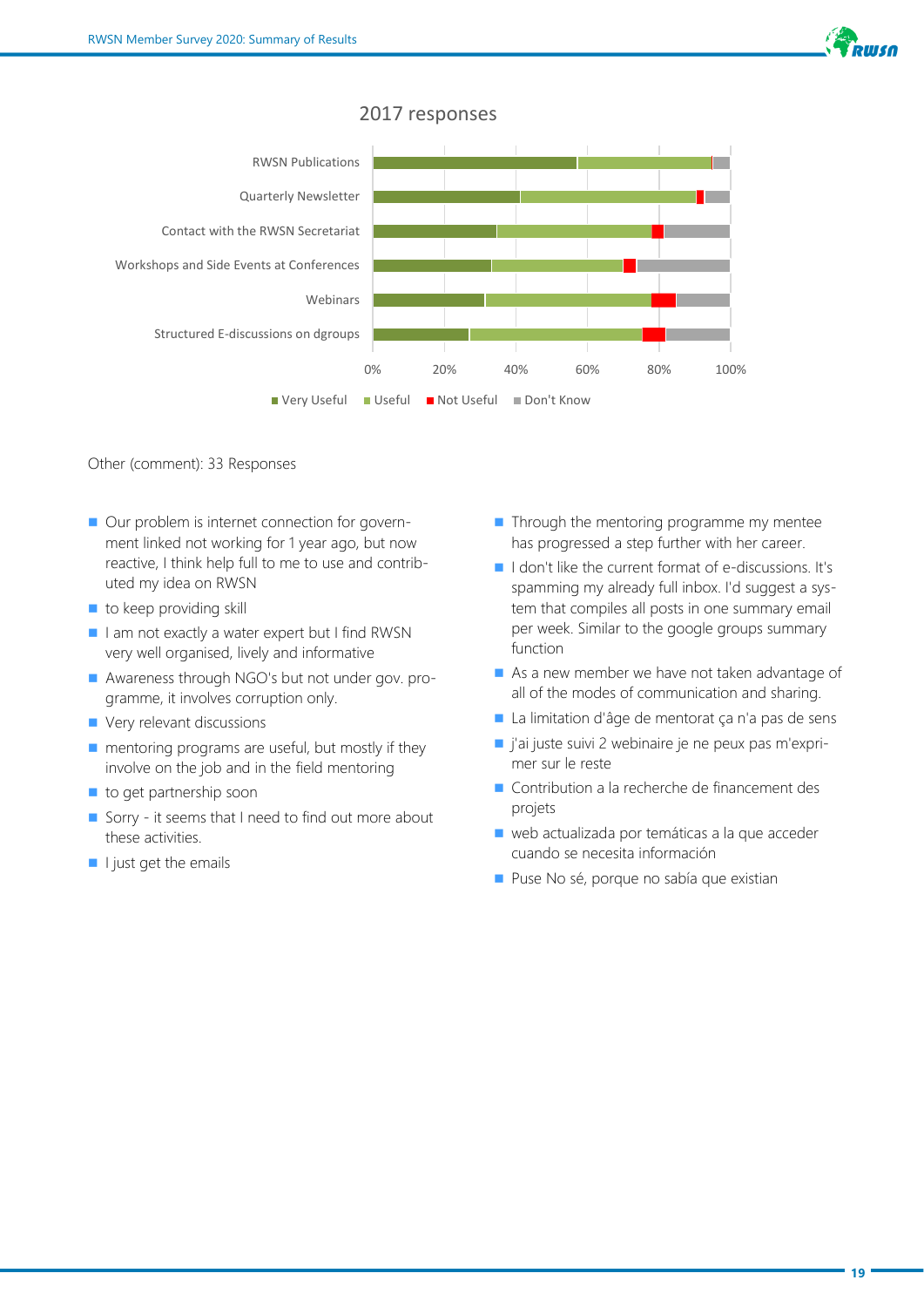

## **Do you have a suggestion on how RWSN could improve any of the above services?**

#### Responses: 255

Selected quotes:

- facilitate more online discussion groups on specific topics
- I find the RWSN website quite "sprawling" and so it's hard for me to find things. It's probably grown so much over the years that it's turned into a bit of a jungle (I TOTALLY understand that this happens!). You could build a new website that is easier to navigate (just a small project...).
- a guideline for topics mentors can use during mentoring sessions
- To add the Arabic language in different communications means
- The discussion forum on Dgroups does not appear to be searchable. There is a lot of information there in hundreds of conversations, but I don't have time to follow each thread in real time.
- Make it really multi country. Today 90% is for English speaking people or countries.
- You're doing great, I just get overloaded with information.
- Maybe separate emails detailing the different options you list above
- Involve members more
- Make Regional or Country Chapters on RWSN in each of the country and promote local discussions. I will be willing to be India Country Coordinator for RWSN Local Chapter in India
- continuing to work on the website to ensure that materials can be easily accessed (i.e. the curation of the materials)
- Bring in discussants into the webinars and e-discussions, who provoke and challenge the community. e.g. focusing more on the political messages
- The videos and webinars are really hard in low-income countries to access, so it is good to keep the text based emails as well as the videos and webinars. Internet bandwidth in low-income countries is not always strong, it tends to be expensive, and for many of us we pay for internet out of our own pockets because our office does not have internet so keeping the costs to access RWSN low personally are important.
- Easier to access platforms like Whatsapp,can be useful especially to proffesional in countries where data is a bit expensive.
- En ayant des ancrages institutionnels dans les pays
- susciter des discussions en ligne en differentes langues. la meconnaissance en anglais est un veritable handicap surtout pour les professionnels du secteur en Afrique de l'ouest
- Inclure des formations certifiantes
- Que haya más información en español
- Tal vez mejorar página web para hacerla más amigable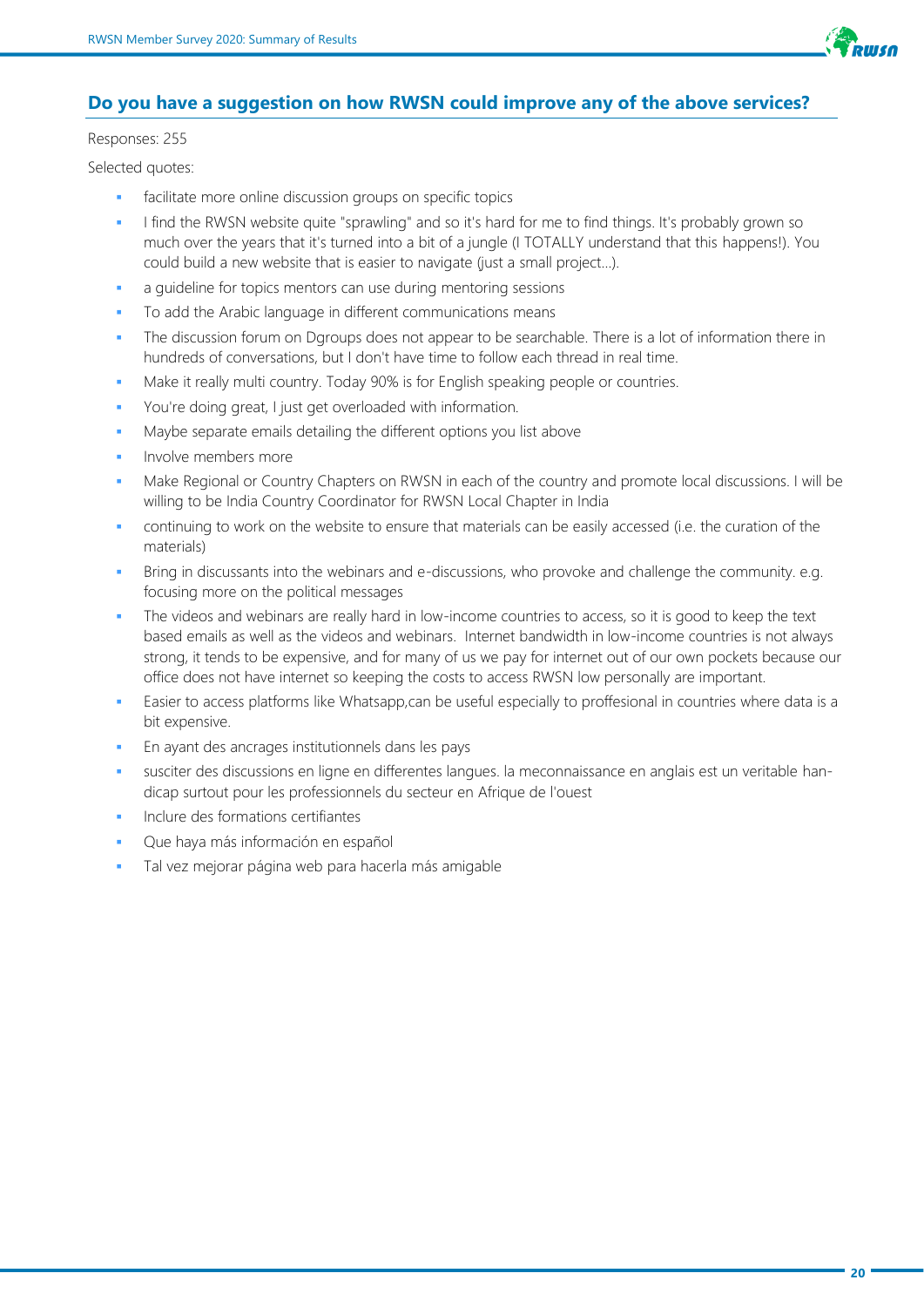

# **Do you have any suggestions on how RWSN as a network and a platform can work better to amplify voices of practitioners from the global South?**

Responses: 257

Selcted quotes:

- Have southern leaders of structured e-discussions, or playing other leadership roles in the sub-groups.
- Amplify Rural Women Voices.
- 1. Encourage publications and have a way this can be published. 2. Encourage North-South partnerships in publications. I am very interested in this. I have too much data and information and will like to be linked to a professor who I can work with.
- Webinar or conference, call for papers abstract from global South practitioner. Increased their motivation in submission.
- The way to amplify the voices from Global South even more is to understand the cultural context of hearing the voices of women and disadvantaged groups, such as the ones that have been historically left behind.
- Greater publicity to any success stories from the global South
- Identify where we are lacking RWSN members (geographically) and intentionally reach out to people in those locations
- Pushes to include translation into french and spanish using DeepL are helpful. Perhaps more frequent requests explicitly for input/examples from practitioners in the global South could be used? Encouraging member organisations to have representatives from their global south offices presenting in webinars.
- Translation support would really help. The majority of resources and discussions are in English.
- regional webinars which are organised and presented by those from the region?
- Encourage individuals from the global South to participate in theme leadership.
- Dedicated Human Resources provided to support voices to come out. Finding incentives that encourage people to write. Open space webinars that are very well moderated. More promotion of writing through RWSN.
- Diversify your board no reason to have 100% of the Secretariat people from the global north. And orgs that request to join and have 100% white male leadership or advisory boards are also part of the problem add a diversity, equity and inclusion statement to the website and to the membership application.
- By establishing national chapters
- By specifically asking known individuals to contribute in online discussions and webinars.
- Increasing collaboration with schools and research institutions would be a good way to strengthen the sector in a sustainable way*.- from Spanish*
- Continue to insist on webinars in French and Spanish, so that more local technicians can participate in the exchanges. *– from Spanish*
- Regularly create small working groups on various themes, small networks of reflection on various themes, more sharing of experiences (Benin) *– from French*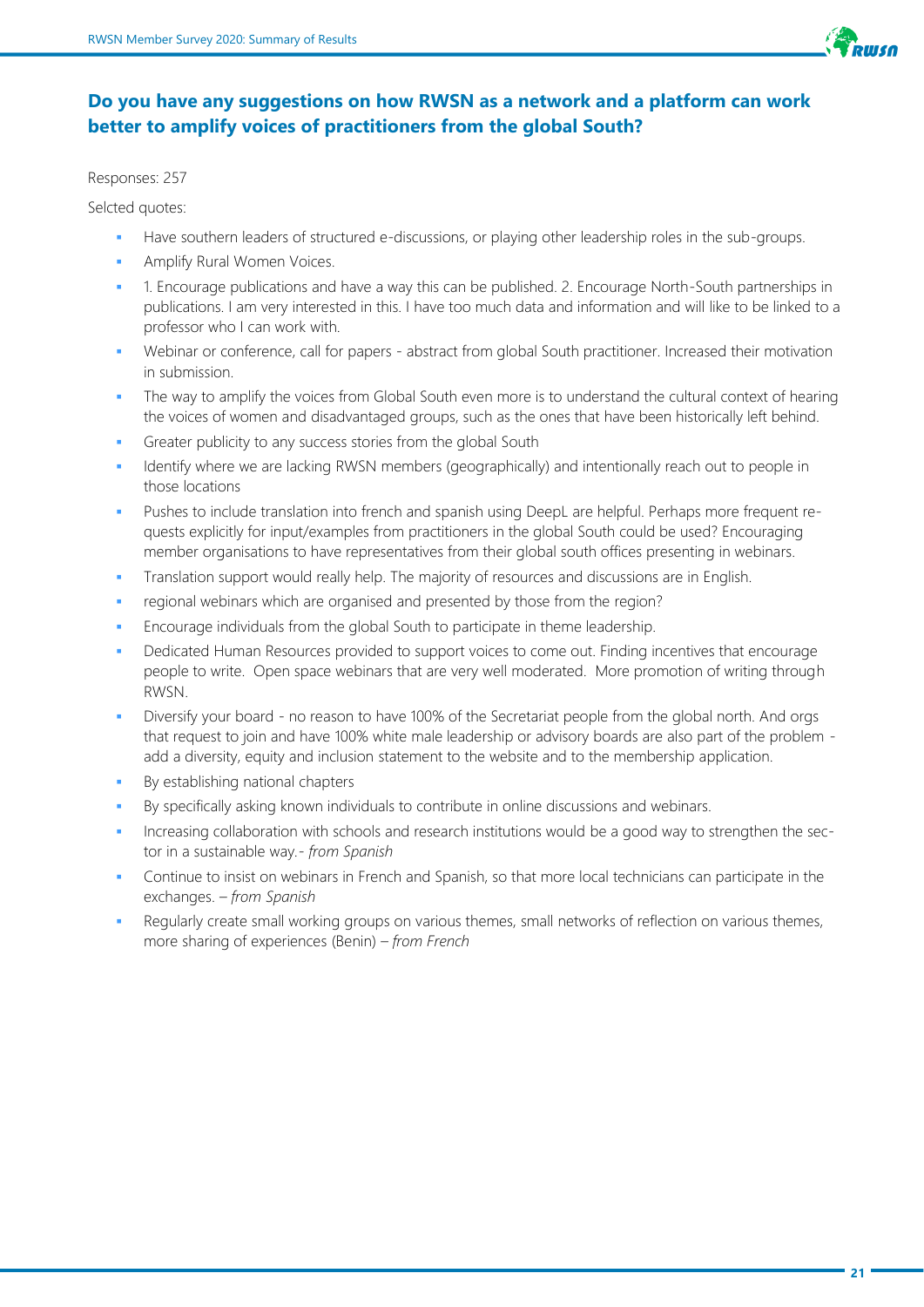

# **Have you observed or been part of a situation where information or an initiative through RWSN has catalysed a change in an accepted policy or technical approach?**

Responses: 419



Yes – please give details: Selected quotes The detailed responses are provided in Annex 1.11

- I think that UPGro, contract and procurement guidelines, drilling courses have influenced technical approaches. I would like to think that the discussions about gender and disability and human rights on LNOB have too - but will see what others say. .
- Webinars on borehole functionality are already feeding into water policy in Malawi through WaterAid.
- The resources (inc CapNet course) course on professionalising drilling has had a positive impact on our drilling practices, and this is expected to continue this year as we continue to focus on this area.
- Manual drilling information shared has allowed us to improve some of our drilling techniques in consolidated formations
- Artificial aquifer recharge and rain water harvesting in the Northern communities of Ghana
- I think RWSN approaches to self supply have helped to make the approach more acceptable approach to professionals in general.
- I was able to use the concept of professionalization and equity on my work in Kenya.
- Moving away from galvanized pipe in low pH water
- Recently, the "Hidden Crisis" webinar gave us lots to think about in how we measure sustainability and improve it. No concrete changes yet as they are still in ideation.
- Sections of the guidelines for borehole drilling has been adopted by the National Water Resources Agency of Sierra Leone
- Yes the work of RWSN through reading materials has been used by a number of CSOs in Tanzania to develop notes for social accountability tools which have played a great role to amplify the voices of local communities in Tanzania and draw attention of duty bearers to improve water and sanitation services
- Use of Borehole Code of Practice.
- We changed from "no water no pay" to "no data no pay" based on the guidance and support we got from an expert working as trainer for RWSN webinars and alike.
- Contributions to the Sierra Leone WASH policy review
- Le RWSN contribue à valoriser les bonnes pratiques en termes de réalisations de forages pour éviter que ceci s'assèche et contribue à disséminer des conseils dans les partenariats avec les foreurs
- En el marco del ODS y la Pandemia COVID 19, el llamado a construir planes de acción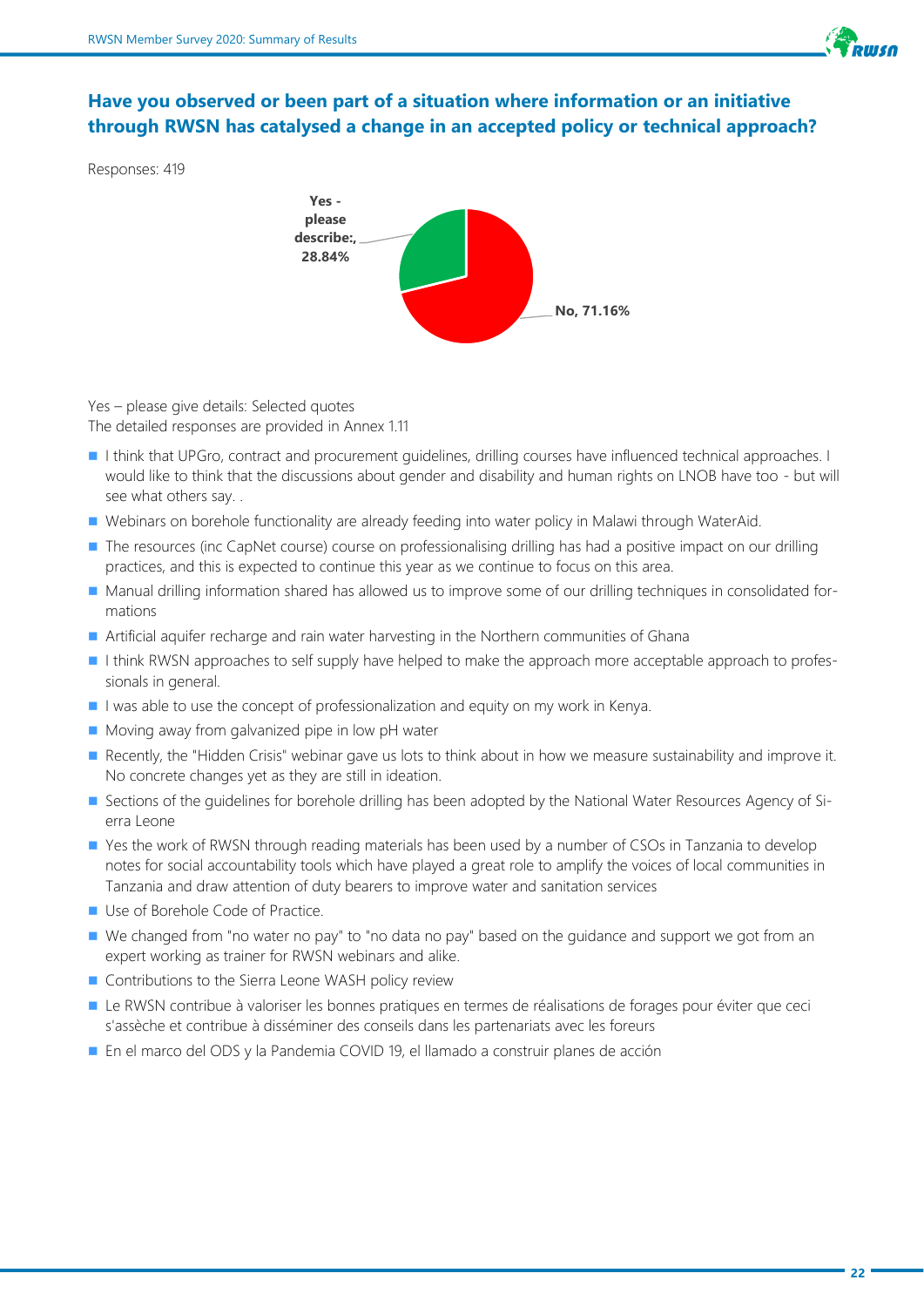

#### **Which RWSN Dgroup communities are member of?**

Responses: 347

Below, a chart with the **% of aggregated answers:** The communities with the higher number of members (according to survey respondents), are 1.Sustainable Groundwater Development, 2.Leave No-one Behind and 3.Sustainable Services.



Below, a chart with the **n° of members filtered by region** (North-South): For members from the Global South, the order changes a bit, with the Leave No-one Behind community being the first one. The proportions of members are also interesting with 4/5 of rainwater harvesting and 3/4 of young professionals being from the Global South.

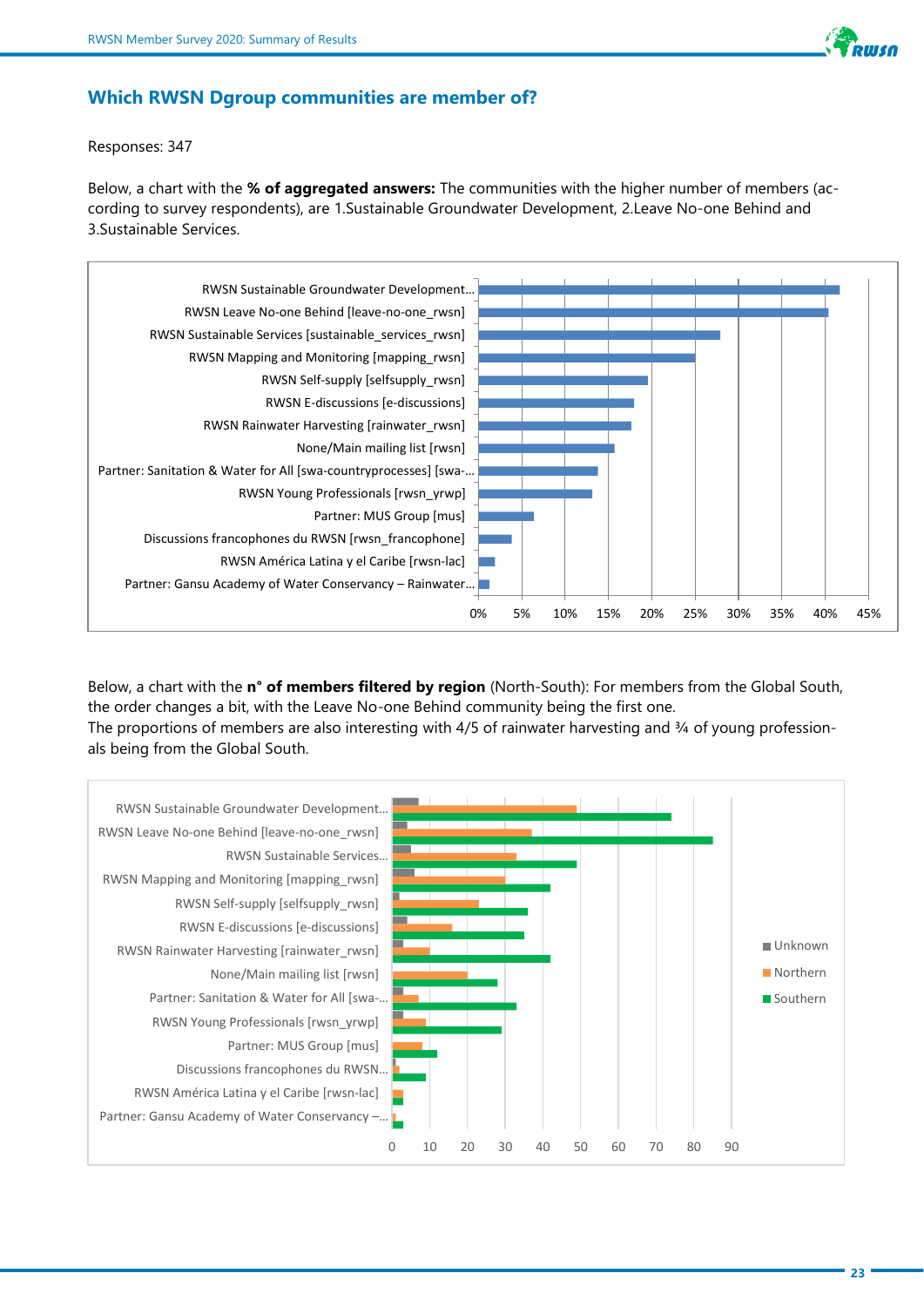

#### **How often do you READ and WRITE posts in any RWSN online community (Dgroup)?**

#### Responses: 335

RWSN members read much more often than they write. When analysed per region (North-South), it appears that in the South members read and write more often than in the North.



The Sustainable Sanitation Alliance ran a parallel survey with members of their online Forum and some of the questions were intentionally included in both surveys to allow comparison. From this it appears that RWSN members are more likely to check online group messages several times per week – which is understandable because Dgroups are email based and the SuSanA Forum is predominantly web-based. However, SuSanA Forum members post slightly more frequently.



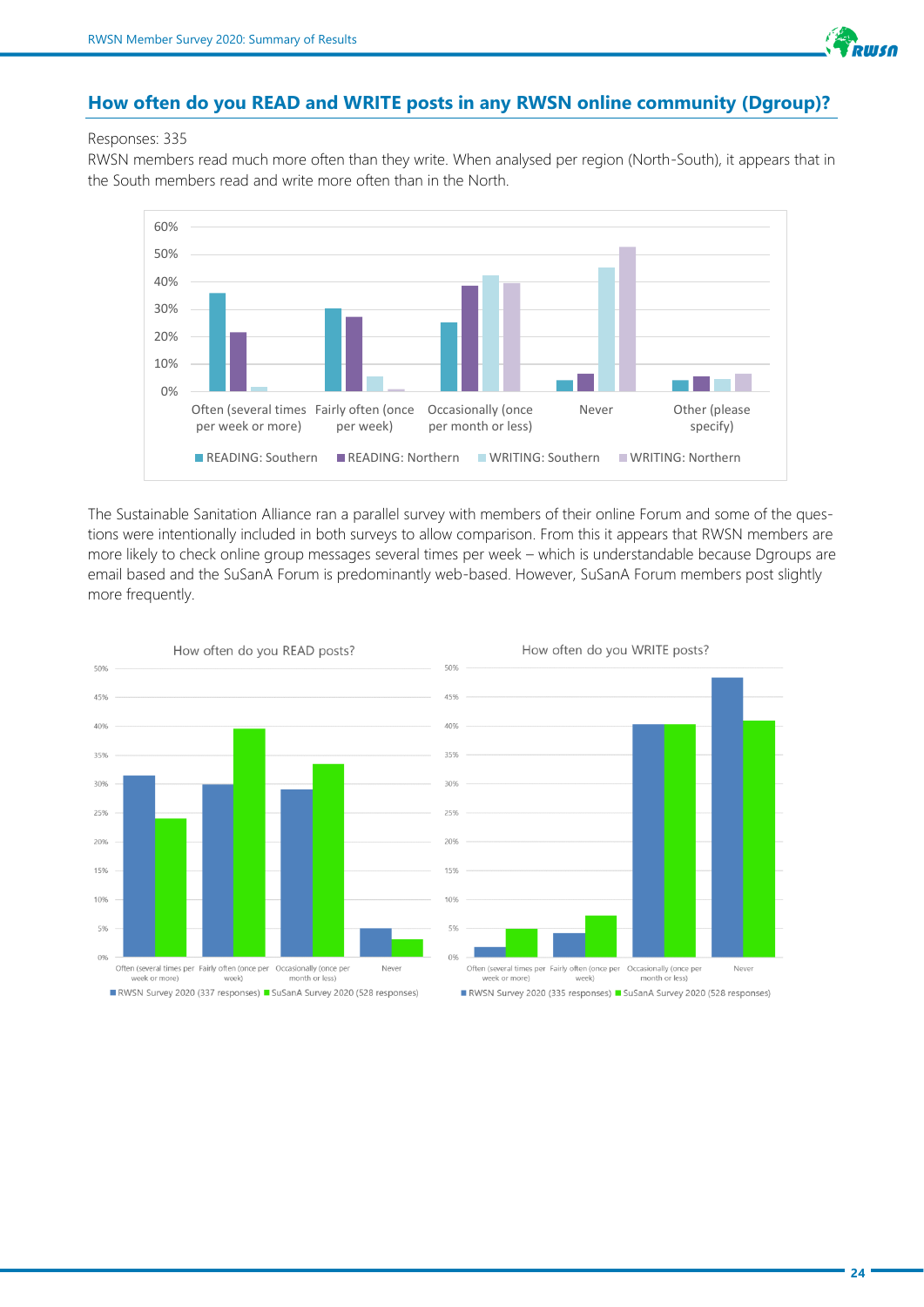

#### If you post never or only occasionally, what are the reasons? (tick all that apply) Responses: 323

#### If you post never or only occasionally, what are the reasons? (tick all that apply)



#### Other (please specify):

- Workload sometimes get the best of me
- I am too new to the network to comment on most questions.
- I generally leave that to my colleague
- I feel like anything I write, broadcast to. a wide range of people, should be well-thought through, and that's a barrier to doing it and finding time to formulate a post.
- I don't get as much interaction in response when I post.
- It's a mix of laziness, because I feel I need to think more carefully about replies posted to a large group of people I don't know than to a group of colleagues.
- My questions are always addressed by other members and I then read every single letter written.
- I have contributed and also listened to the interview on decolonization. I reserve my comments at this time.
- During 24-25 years toiling hard-work & defied the whole corrupt practices system related water and sanitation I don't know RWSN communities working these types of reports and working in corrupt lethargic stubborn system world.
- I just don't post even in other platforms.
- I don't like writing that much.
- Postings about ceramic water filters might tend to be viewed as promotional, i.e., for profit not for sharing.
- I am not good at writing, but interested in reading though.
- Often the reaction to my comment is very low or none.
- Not sure, i am more a consumer. Also i am not a pro. But i learn from reading.
- I was very tied up with finalising my PhD work. Now I want to be actively involved.
- I didn't know that an opportunity exists!
- Not yet a member of any group
- I better keep learning from more knowledgeable experts.
- Just busy on other things right now
- Since I have moved to Africa I do a lot more agriculture and the water work I do is pretty standard pump maintenance. I spend a lot of time in the field.
- I keep a window open in case I get active in WASH again.
- I find it intimidating to send essentially a 'reply all' email to the whole sector.
- I am not directly/indirectly involved in water provision organisation, charities. What I do only employs my time and engineering expertise and interests
- It can often feel like an echo chamber with all of us interested and supporting the same issues. Without outside funders, governments or large organizations trying help support the work, it can feel pointless.
- I haven't joined any discussion groups
- I'm more of an observer than a contributor
- I am involved in admin activities in the charity.
- My specific topics of interests are rarely addressed.
- I try to encourage my global south colleagues to respond instead.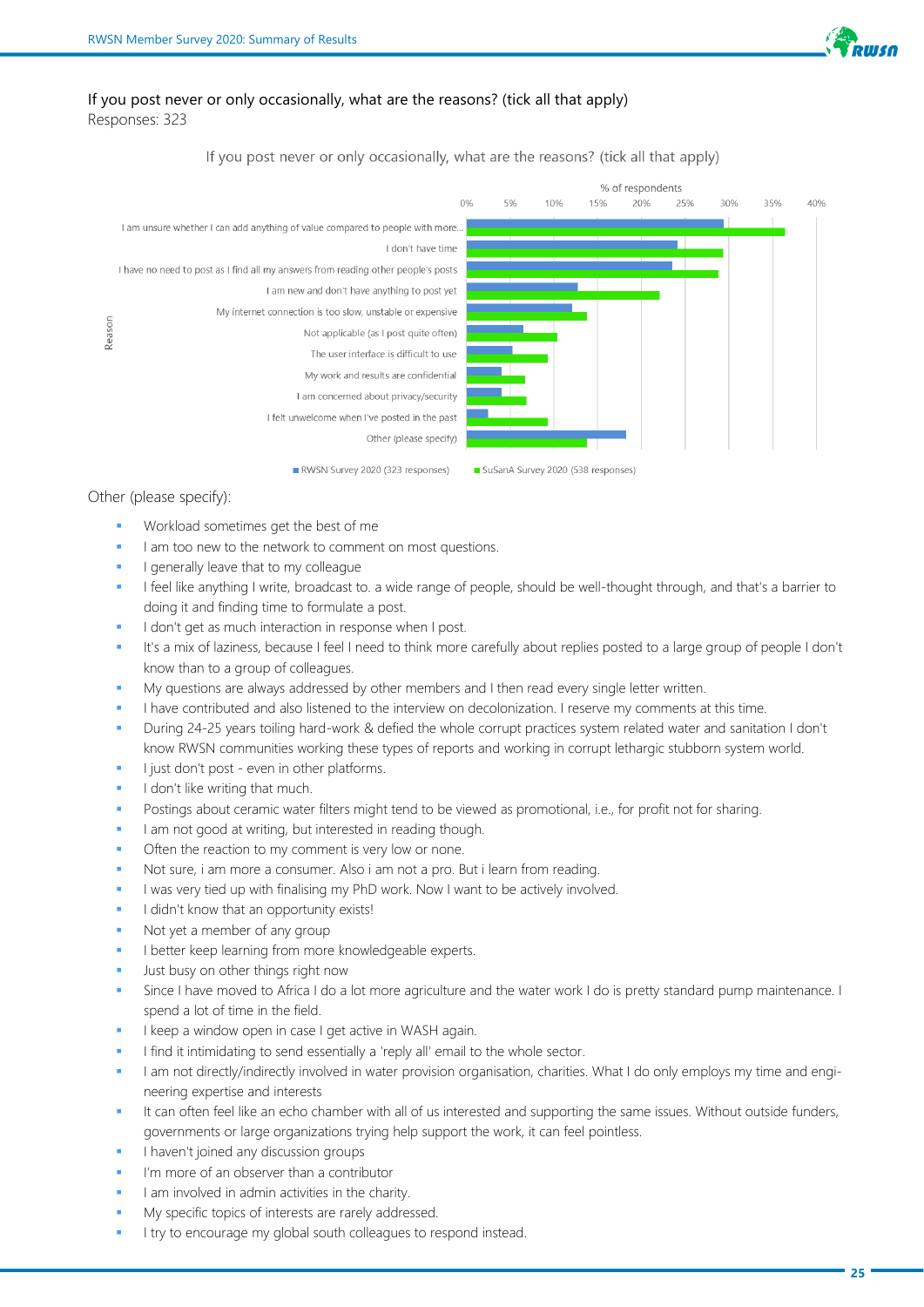

- Water is not my field of expertise but an essential part of the work that I do.
- I used to post a lot in Susana but then the conversation went on forever and people don't know when to quit
- reasons given above
- usually respond to otther members requests on issues which i have knowledge on. Rural water supply is about 20% of my work so not always very active
- Not really involved in posting or sharing
- i dont have new findings from my work on such a frequency that they merit more regular postings
- I only post if I have sth substantial to contribute.
- I use internal platform.
- I forgot to use my new email to connect to the RWSN.
- I just only occasionally have something to add
- it takes a lot of time to concisely contribute, and often it is the inconsequential that gets response
- It takes too long for a post to be approved... Please find an alternative to the D groups
- I would like to belong to a group
- I'm still learning the culture of the platform
- It's difficult to keep pace with increasing numbers of information networks.
- It just becomes another atomized voice in the noise. One person's opinion is rarely of benefit to a global sector.
- I planned to post actively from August,2020
- I post when factual errors need correction
- Many posts lack context and leverage
- So far I am mostly following the discussions but just didn't have anything to contribute.
- Not applicable, 'cos I am yet to start posting
- No accessibility
- Unsure who is reading, and therefore what would be constructive.
- I post when I know I have something to share or I have some experience to share or I have a question to ask
- Some topics (e.g. iron in GW; technical aspects of drilling) I have contributed to, but in the main I am interested in other people's answers!

# **How important are the following activities for you when using RWSN online communities (DGroups)? (tick all that apply)**

Responses: 334<sup>2</sup>



<sup>&</sup>lt;sup>2</sup> "Sharing and disseminating information" option was somehow left off French and Spanish versions.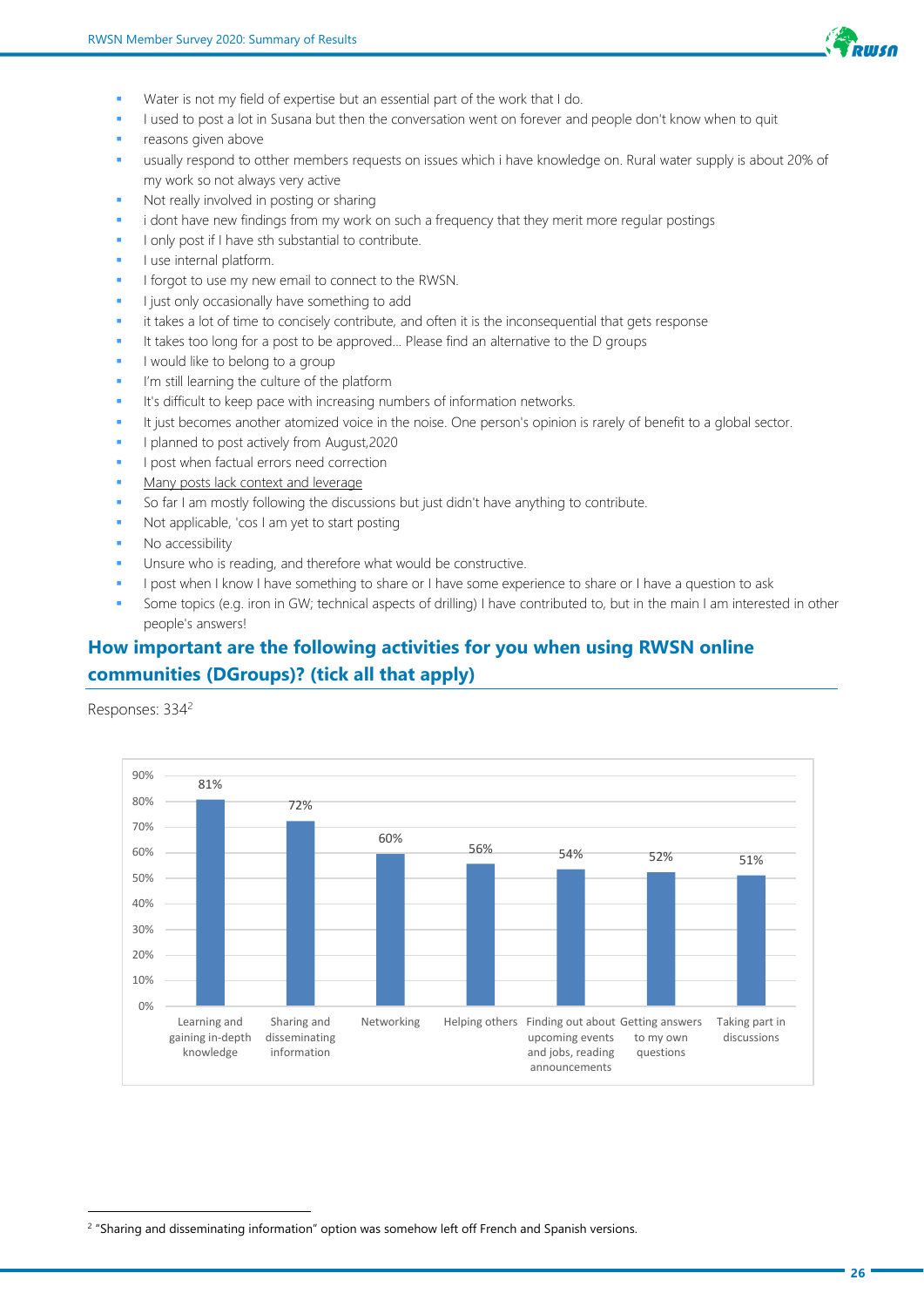

# **How valuable are the RWSN Dgroup communities for your work?**

Responses: 310



# **Would you value an RWSN DGroup community for rural water professionals in your country? If so, would you be interested in taking a role in co-moderating it?**

Responses: 329

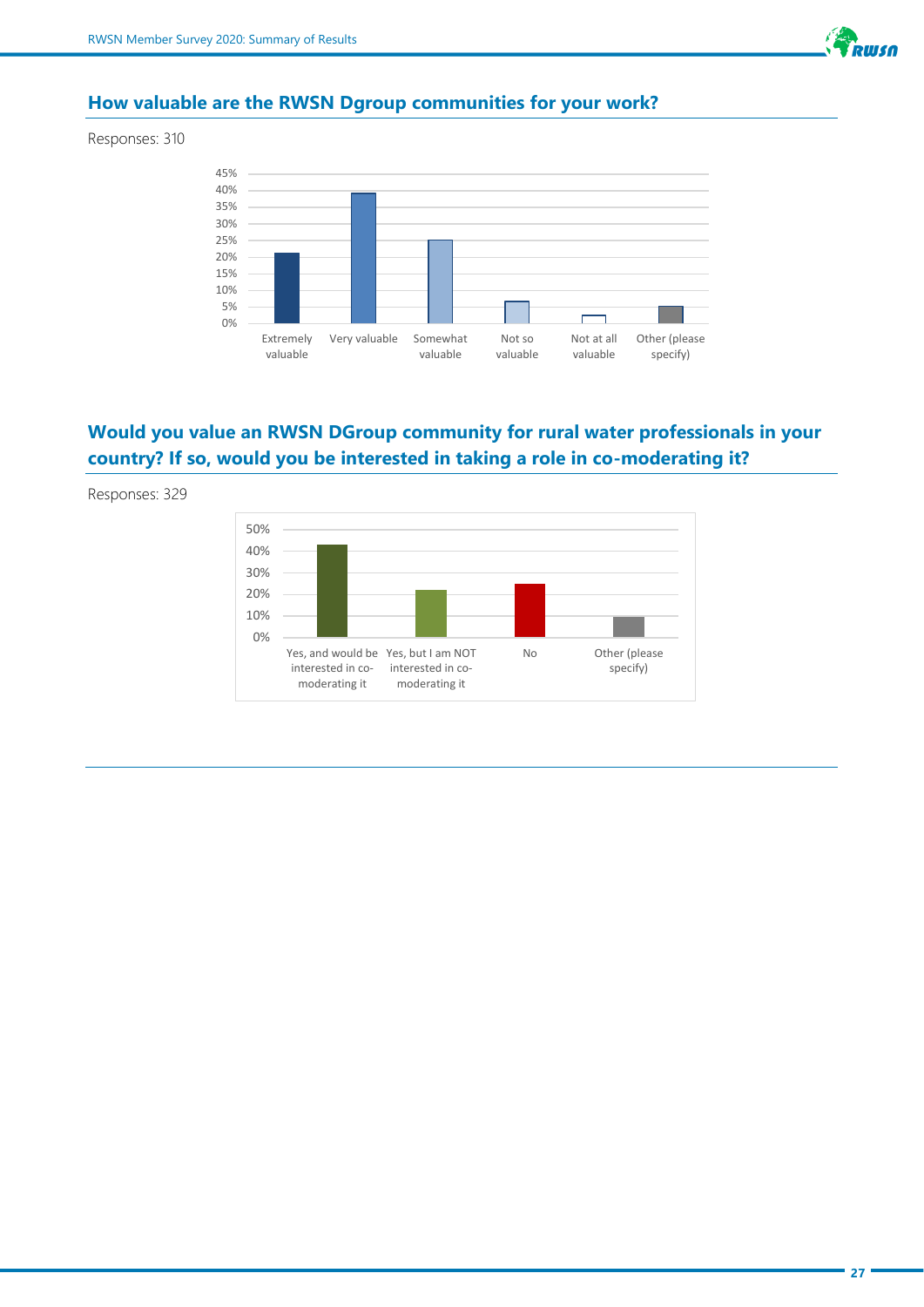

# **Any other suggestions to improve your DGroup experience and RWSN's online communities in general?**

Responses: 119

Selected quotes:

- Evidence based surveyed publications need to be done frequently for practitioners.
- Women in water concerns
- Include chapters from countries or regions like say Kenya, Somalia of Horn of Africa. That way RWSN can give a chance for interested people to post knowledge from these communities.
- This is a great platform and would serve as a go-to platform for insightful information, career development and networking, especially at this period when physical meetings are restricted. Hence, more attention should be paid towards streamlining information or creating regional groups to deepen conversation and learning.
- 1. Regional discussion groups is a good idea, as the geology, politics, and commerce is widely different between West Africa and East Africa for example. 2. A way to keyword search discussions.
- to record those lessons learnt from professionals and expertise and at the end of the day disseminate it to the young professionals
- Country by country or if possible region or state groups should be greatly encouraged because different regions have their own peculiar water related problems and so can be better tackled through such regional groups
- My apologies for the poor participation on this, we are flooded with such digital platforms and have little time to dedicate aside of our core business
- The Dgroup is still very useful although the Acronym "DGroup" is a bit confusing and i would love to see something like "WATER GROUP" and the like
- Provide more information on the Dgroups and may be anchor them in a leading water agency
- Yes we have many suggestions to improve you DGroup but it will raised after getting more interactive partnership between us
- I don't feel like I really know what the network is, what it does or why I even get the mails. I don't have a strong feeling either way so read them, and haven't ever had the urge to cancel them. which is actually saying a lot given the number of emails I receive
- Members should be commenting on other comments because uncommented posts discourages the one who post.
- Pretty good so far, only perhaps replicate an equivalent national platform
- Working understanding with other networks to facilitate cross posting
- Engaging new people to RWSN to participate more.
- There is the need for regular posting of information from RWSN.
- I don't like the fact that each comment I make has to be via email. a situation where contributions are exchanged via instant messaging would help tremendously.
- Change the way in which people receives the posts (aggregate messages in one single email).
- Most times the moderators have left discussions on their own which has led to mostly advertising of products instead of having productive discussions.
- More events if possible, country/region specific
- Use of social media platforms to enhance cohesion.
- Manage a filtering system so that unimportant or irrelevant topics not come to my email.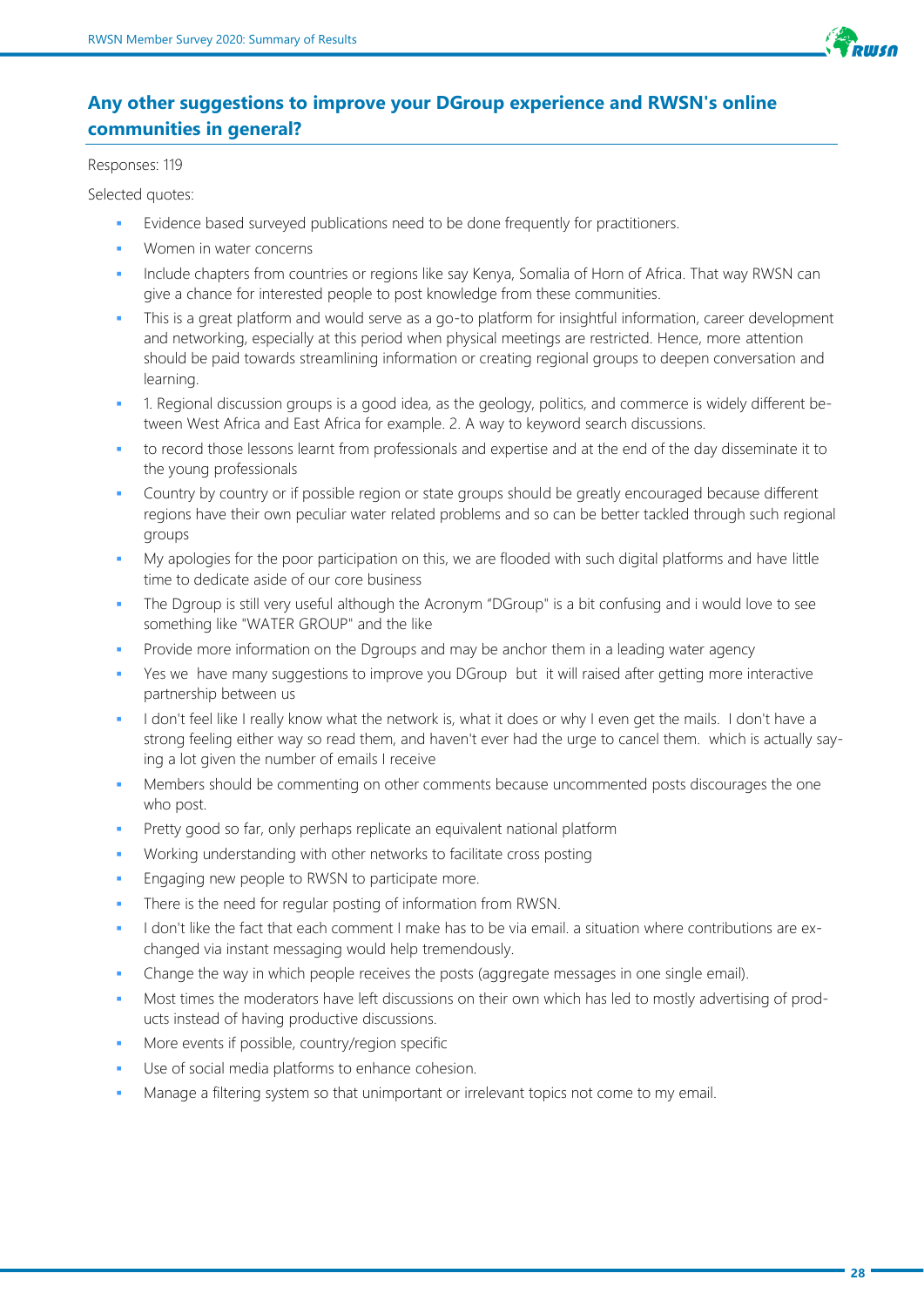

# **Are you: (explanation: We want to understand and remove gender barriers to using the network)**

Reponses: 463



# **How old are you?**

#### Responses: 431

RWSN members are getting older, with an increased percentage of members over 55, and a decreased percentage for the other categories (36-55; 26-35; under 25).

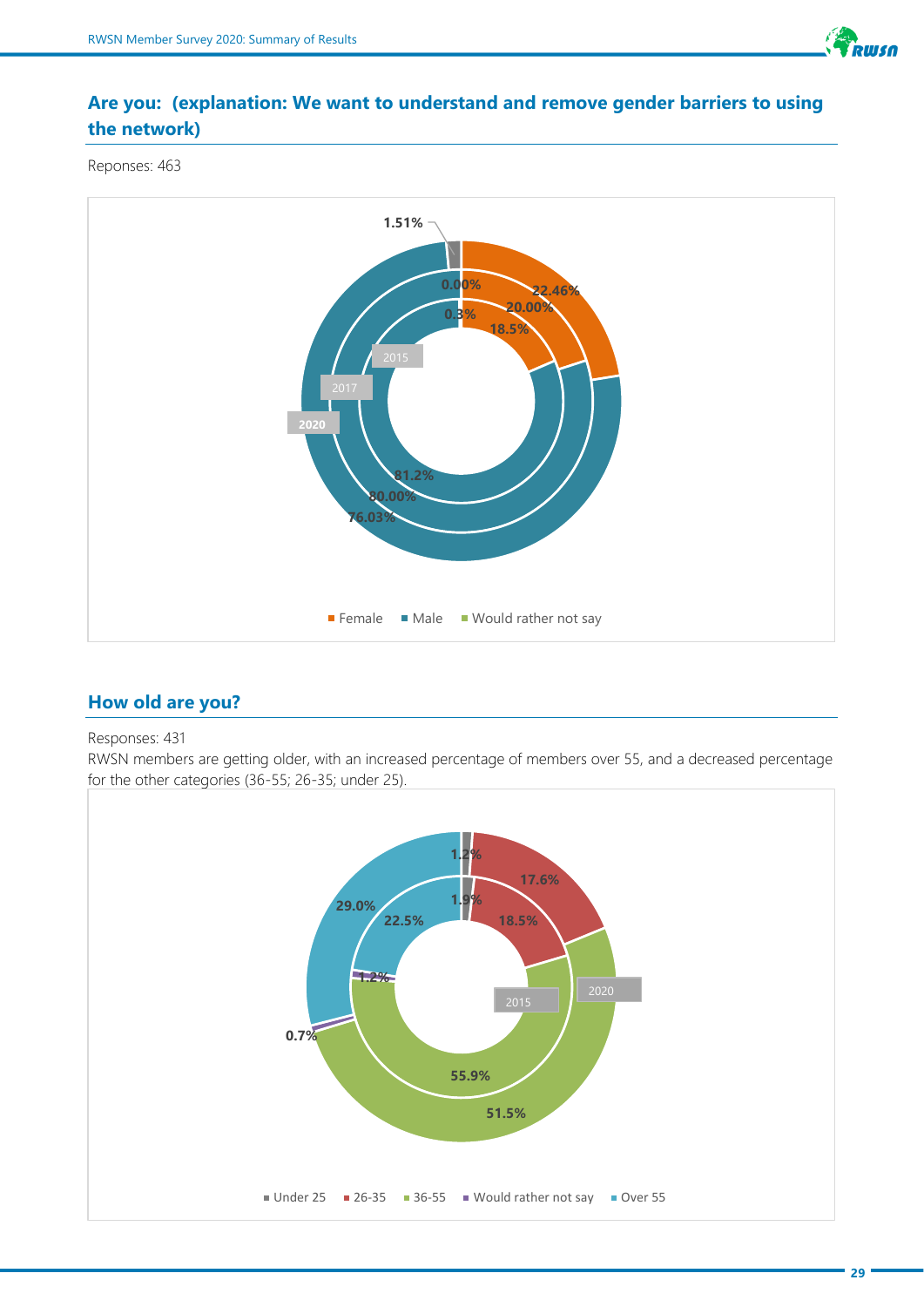

# **Your contact details:**

Responses: 463

# **Country of Residence**



| Country           | 2017           | 2020                | Ghana       | 8              | 17             | Peru               | 1              | 5              |
|-------------------|----------------|---------------------|-------------|----------------|----------------|--------------------|----------------|----------------|
| Afghanistan       | 1              | $\overline{c}$      | Guinee      | 3              | $\overline{c}$ | Philippines        | 1              | 3              |
| Algeria           | 1              | $\sqrt{2}$          | Guyana      |                | $\mathbf{1}$   | Poland             |                | 3              |
| Argentina         |                | $\overline{c}$      | Haiti       | 1              | $\mathbf{C}$   | Senegal            | 8              | $\overline{7}$ |
| Australia         | 1              | 5                   | Honduras    |                | $\overline{c}$ | Sierra Leone       | $\overline{c}$ | 4              |
| Austria           |                | 1                   | India       | 16             | 17             | Solomon Islands    | $\sqrt{2}$     | $\mathbf{1}$   |
| Bangladesh        | 5              | 7                   | Indonesia   |                | $\overline{c}$ | Somalia            |                | 3              |
| <b>Belarus</b>    |                | 1                   | Iraq        | $\overline{c}$ |                | South Africa       | 6              | 5              |
| Belgium           |                | 1                   | Ireland     | $\mathbf 1$    | $\mathbf{1}$   | South Sudan        |                | 3              |
| Benin             | 5              | 3                   | Italy       | 3              | 1              | Spain              | $\mathcal{S}$  | 6              |
| <b>Bolivia</b>    |                | 4                   | Japan       |                | $\overline{c}$ | Sri Lanka          | 1              | $\overline{c}$ |
| Brazil            | $\overline{c}$ | 4                   | Kenya       | 18             | 23             | Sudan              |                | 4              |
| Burkina Faso      | $\mathcal{G}$  | 10                  | Lebanon     | $\mathbf 1$    | $\mathbf{1}$   | Sweden             | 1              | 1              |
| Burundi           | 1              | $\mathbf 1$         | Liberia     | 5              | $\mathfrak{C}$ | Switzerland        | 5              | 12             |
| Cambodia          | 1              | 2                   | Luxembourg  |                | $\mathbf{1}$   | Tanzania           | $\overline{7}$ | $\overline{7}$ |
| Cameroon          | 10             | 14                  | Madagascar  | 10             | 15             | Timor Leste        | 1              | $\mathbf{C}$   |
| Canada            | 3              | 6                   | Malawi      | 10             | $\mathcal{G}$  | Togo               |                | 4              |
| Chad              | 6              | $\sqrt{2}$          | Mali        | 5              | $\sqrt{4}$     | Tunisia            | 1              | 3              |
| Chile             |                | $\overline{c}$      | Mauritania  | 1              | $\mathbf{C}$   | Turkey             | 1              | 1              |
| China             |                | 1                   | México      | $\mathbf{1}$   | $\overline{4}$ | <b>UAE</b>         |                | $\overline{c}$ |
| Colombia          | 1              | 4                   | Mozambique  | 3              | 1              | Uganda             | $\overline{7}$ | 13             |
| Congo Brazzaville | 1              | 1                   | Namibia     | $\overline{c}$ | $\mathbf{1}$   | UK                 | 12             | 20             |
| Côte d'Ivoire     | 6              | 6                   | Nepal       | 8              | $\mathsf 3$    | Uruguay            |                | $\mathsf 3$    |
| Dominican Rep.    | $\overline{c}$ | 1                   | Netherlands | 12             | 6              | USA                | 23             | 34             |
| DR Congo          | 7              | 10                  | New Zealand |                | 1              | Vietnam            |                | 1              |
| Ecuador           |                | $\sqrt{2}$          | Nicaragua   | 4              | 4              | West Bank and Gaza |                |                |
| El Salvador       | 1              | 3                   | Niger       | 6              | $\sqrt{4}$     | Yemen              | $\overline{c}$ | 3              |
| Ethiopia          | 7              | 11                  | Nigeria     | 29             | 27             | Zambia             | 12             | 12             |
| Finland           | $\mathbf 1$    | $\mathbf{C}$        | Norway      |                | $\mathbf{1}$   | Zimbabwe           | $\mathbf{1}$   | $\,$ 6 $\,$    |
| France            | 5              | 11                  | Pakistan    | 4              | 5              | Anonymous/un-iden- | 3              | 4              |
| Germany           |                | 5<br>$\overline{c}$ | Paraguay    | 1              | $\mathbf{1}$   | tifiable           |                |                |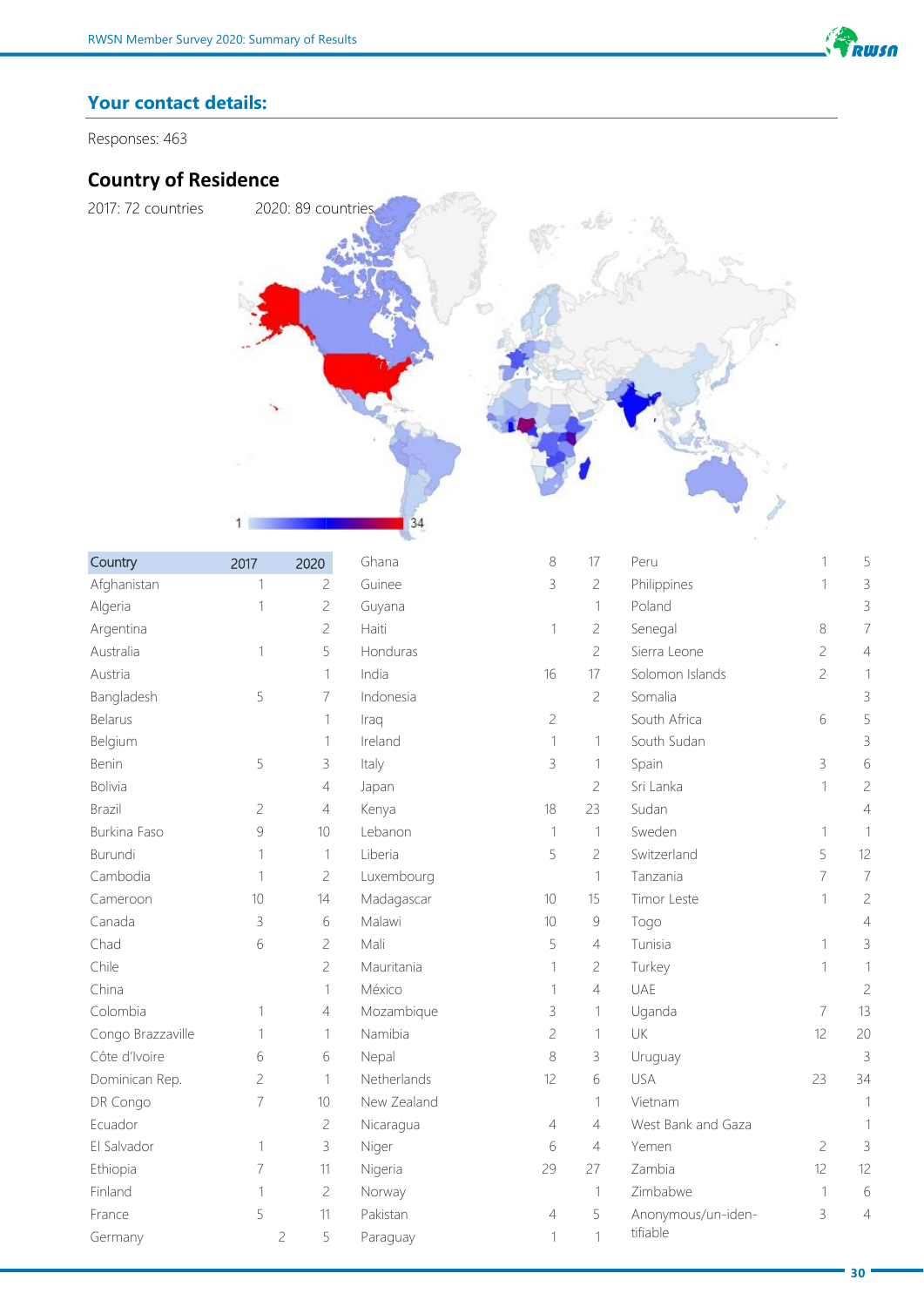# Rural Water Supply Network

# **Regions of the world where you have most interest in rural water supply? [JMP definition] (choose as many as you want)**

#### Responses: 459

There has been an increase in the interest for the Latin America and the Caribbean region, which is now the second region of interest. The Sub-Saharan Africa remains the region with the highest interest from RWSN members.

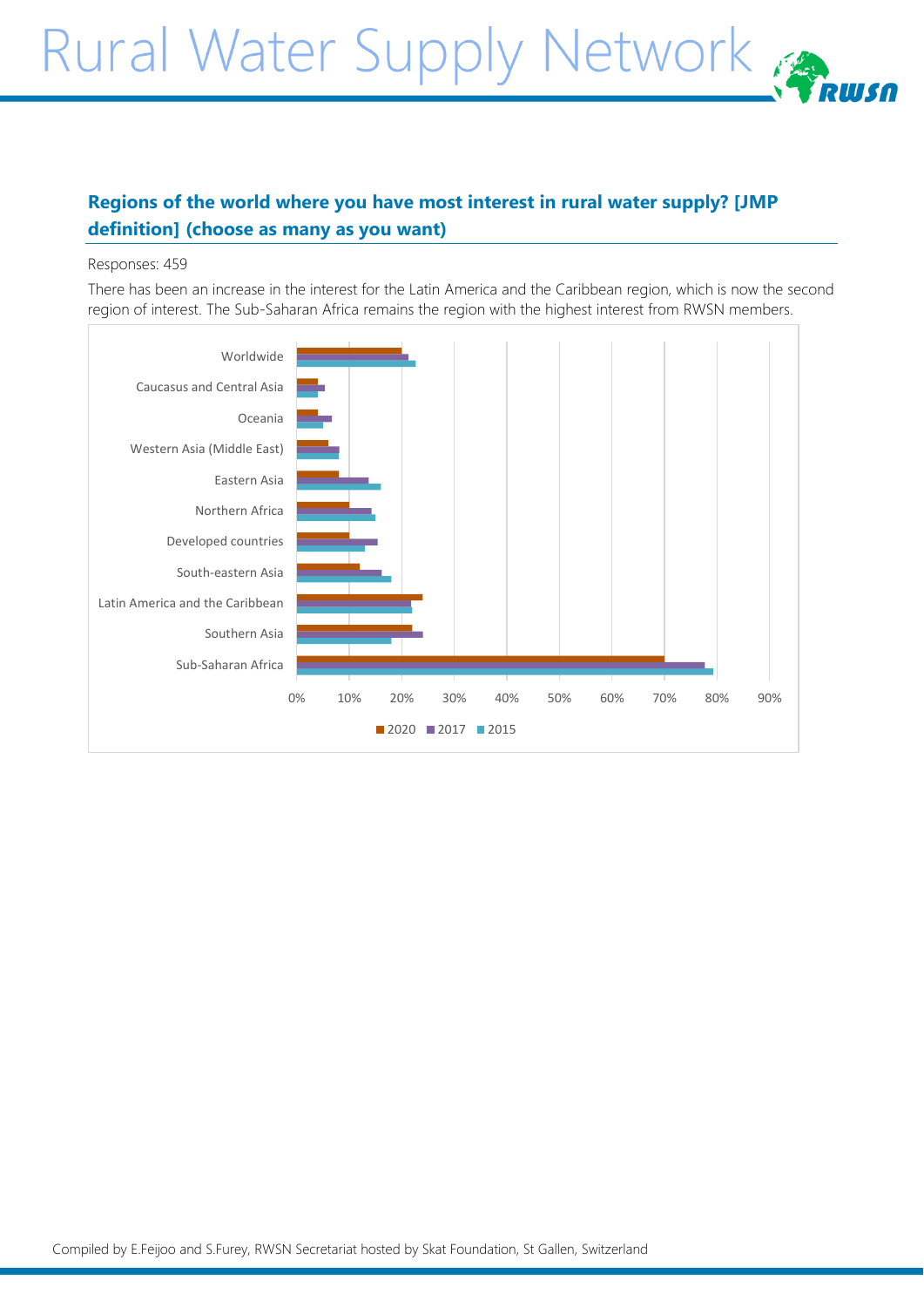

#### **What are your current roles?**

#### Responses: 461

More than 50% of RWSN members are managers of project/programme, followed by project designers and supervisors, and researchers.



Other (please specify):

- Engineer (WASH, manufacturing, product) x4
- $MSE x3$
- Advisory
- Regulation
- Senior Technical Adviser to the Minister
- Drilling and Rehabilitation supervisor
- Freelancer x2
- We are volunteers and do all kinds of jobs to keep the project running. project
- Executive director
- WASH related Content creation, Grant Management,
- Pump Mechanic, and trainer
- Technology
- Programme support advisor
- $\Box$  N/a
- Education
- Developing policies
- WASH Project Officer
- Donor x3
- REVENUE OFFICER
- My primary role is to support national and local government in improving their system for planning, monitoring and implementaiton of WASH sector strategies.
- Consultancy x7
- Volunteer
- WASH and MHM
- Data Manager
- Technical support x2
- Spécialiste de l'environment
- Chef de l'antenne de l'Institut National d'Hygiène Publique de Guiglo (Côte d'Ivoire)
- Prestateur des services/ingénieur conseil
- suivi de la conception des modules et des actions de formation des acteurs des collectivités et des structures de gestion des infrastructures à travers le Centre de Formation en Gestion des Collectivités Territoriales du Niger
- promoteur association en eau et assainissement
- Etudiant English language academic (mais a la recherche une ecole et financement pour continuer une formation en WASH)
- Coordinador de la Red Mexicana de Recursos Hídricoscap-net-mex
- Perforador de pozos
- Directora Ejecutiva de una asociación de profesionales y además son especialista en investigación y normas de la inversión pública
- Sistemas de información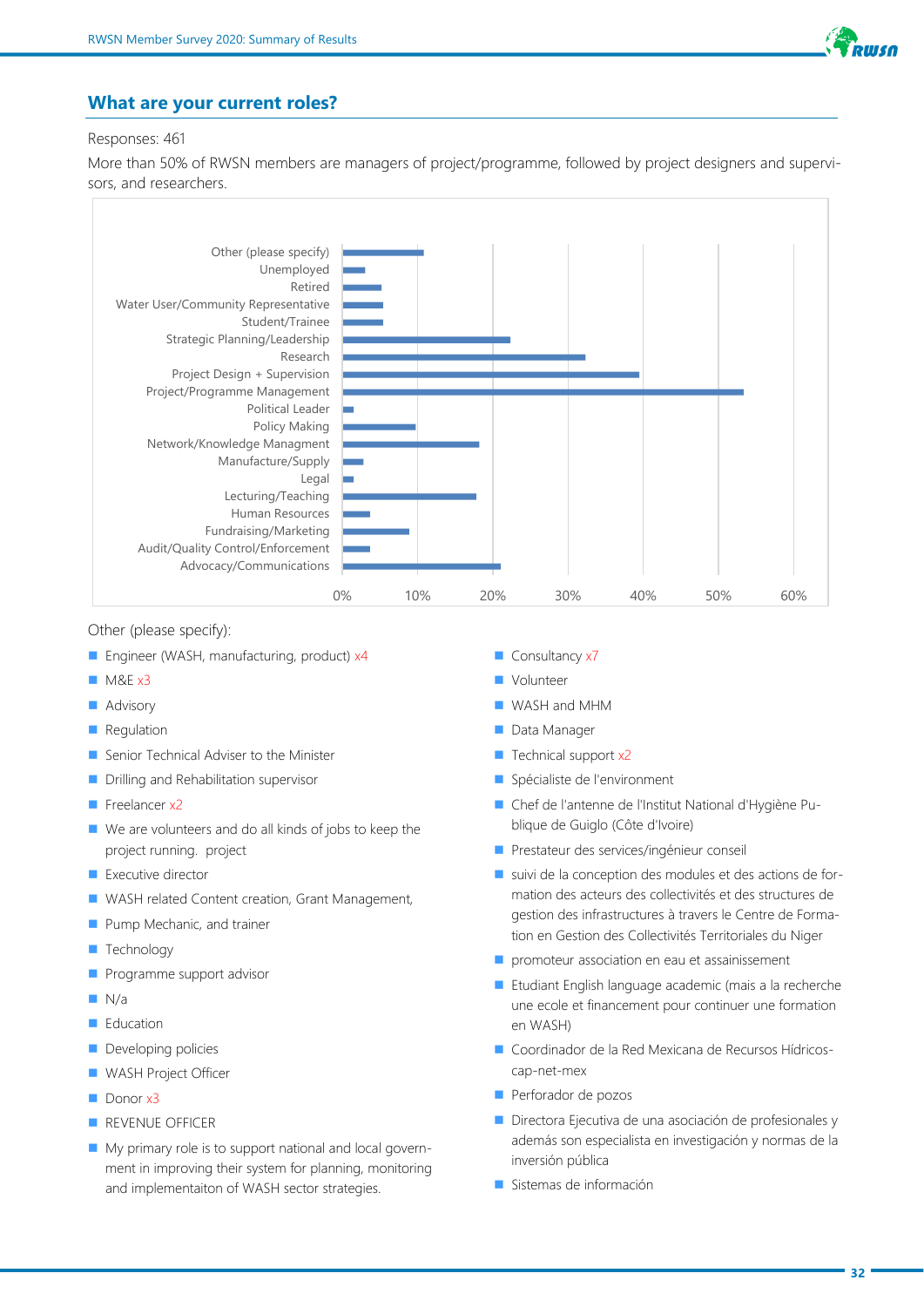

#### **What is your professional background?**

Responses: 460



Other (please specify):

- Public Health x8
- Environmental Science x7
- **GROUND WATER SPECIALIST**
- Water Resources development
- Regional Expert, Literature
- Finance and accounting x3
- project planning and management x2
- Ceramic Industrial Design
- Urban and Rural Planning
- Irrigation and water supply
- **Business dev in Dev sector**
- WASH engineering and behavior change
- theology & philosophy
- Training & dev, capacity dev, facilitation, KM x2
- (Human) Geography x2
- Sanitary Engineering x2
- international relations, water policy/security x3
- Psychology
- $N/a$   $x2$
- Pilot
- humanitarian WASH
- Water Resources research planning and management
- water economics
- Water resource management and technology x2
- **Ethnography**
- Hydro-biology
- Development x3
- Borehole Drilling/Geologist x2
- horticulture
- Fine Arts Working on water found me.
- water management
- **Zoology**
- Information management
- Pharmacy
- Geosciences
- Public Administration, Business, IWM
- Governance, sector coordination.
- Water, Sanitation and Health Engineer
- Microbiology
- Natural Sciences
- Civil Engineer with specialization in water and environmental issues
- Operations and Logistics
- WASH and Environmental Health x2
- Hydrogeologist x6
- **Forestry**
- Veterinary Science
- Geology and Environmental Management
- MCOM
- Institution bilatérale de financement du développement
- **Informaticien**
- ingénieur sanitaire
- Hydrology mais eu une experience 14 ans en WASH
- Maestria en Ciencia Ambiental, doctorado en seguridad hídrica y cunsumo de água subterránea en lá agropecuária en Brazil
- **MBA**
- **Biología**
- Gestión ambiental x2
- Docencia pre grado, grado